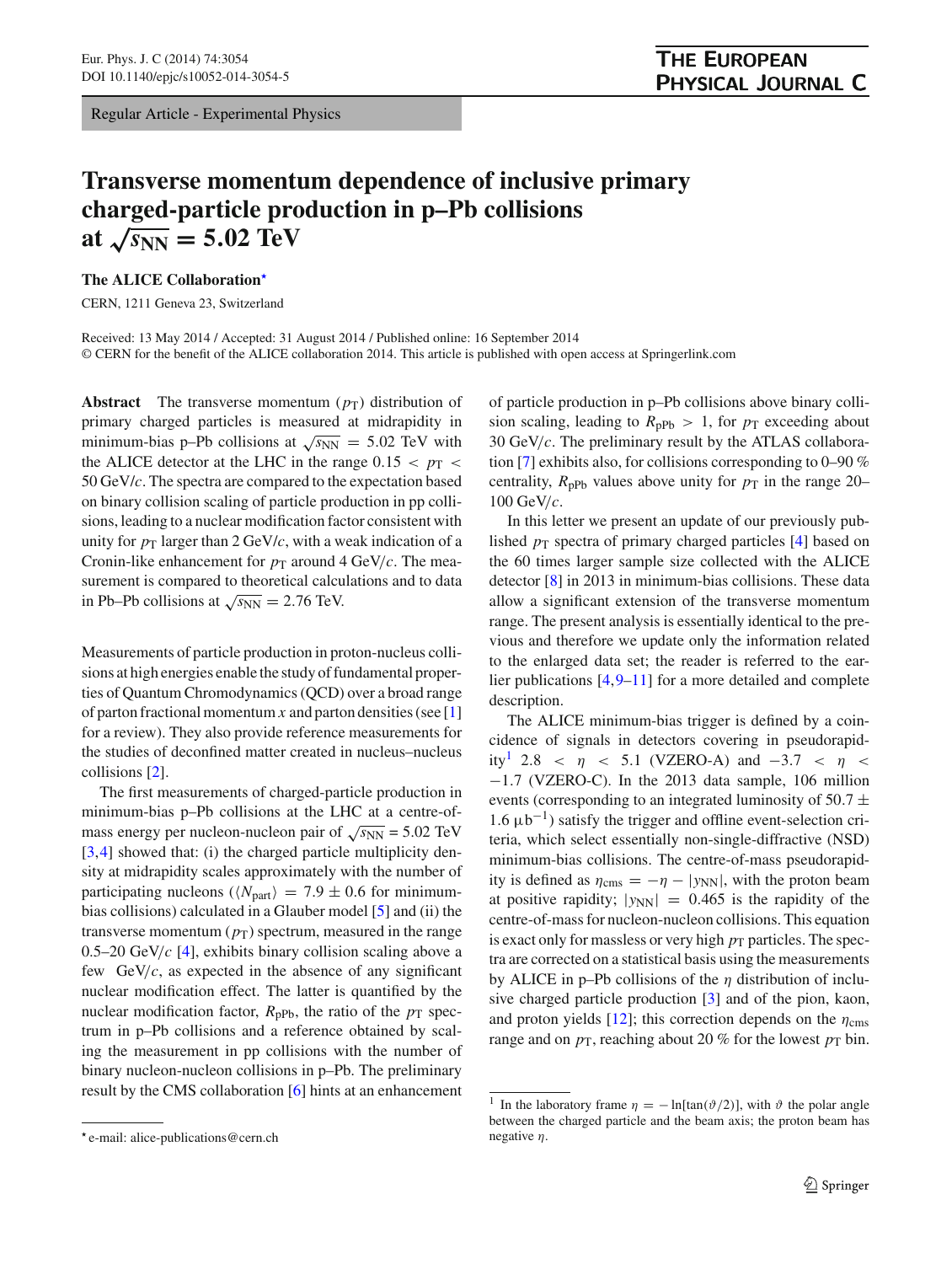<span id="page-1-0"></span>**Table 1** Systematic uncertainties on the  $p_T$ -differential yields in p–Pb and pp collisions. The quoted ranges span the  $p<sub>T</sub>$  dependence of the uncertainties in the measured range, 0.15–50 GeV/*c*. Normalization uncertainties are also quoted

| Uncertainty                                      | Value $(\%)$ |
|--------------------------------------------------|--------------|
| Event selection                                  | 0.6          |
| Track selection                                  | $1.0 - 5.5$  |
| Tracking efficiency                              | 3.0          |
| $p_T$ resolution                                 | $0 - 1.3$    |
| $p_T$ scale                                      | $0 - 1.5$    |
| Particle composition                             | $0.1 - 0.4$  |
| MC generator used for correction                 | 1.0          |
| Secondary particle rejection                     | $0.5 - 4.0$  |
| Material budget                                  | $0.2 - 1.5$  |
| Total for p-Pb, $p_T$ -dependent                 | $3.4 - 6.7$  |
| Normalization p-Pb                               | 3.1          |
| Total for pp, $p_T$ -dependent                   | $6.8 - 8.2$  |
| Normalization pp                                 | 3.6          |
| Nuclear overlap $\langle T_{\text{pPb}} \rangle$ | 3.6          |



The systematic uncertainty of the particle composition [\[12\]](#page-3-10) leads to a systematic uncertainty in our spectra of up to 0.4 %.

The systematic uncertainties on the spectra are evaluated as in previous analyses of pp  $[10]$ , Pb–Pb  $[9]$ , and p–Pb  $[4]$ data. The uncertainty due to the  $p<sub>T</sub>$  scale is negligible below 20 GeV/*c* and reaches 1.5 % at 50 GeV/*c*. The main contributions and the total uncertainties are listed in Table [1.](#page-1-0)

The  $p_T$  spectra of charged particles measured in minimumbias (NSD) p–Pb collisions at  $\sqrt{s_{NN}}$  = 5.02 TeV are shown in Fig. [1](#page-1-1) for the ranges  $|\eta_{\rm cms}| < 0.3, -0.8 < \eta_{\rm cms} < -0.3,$ and  $-1.3 < \eta_{\text{cms}} < -0.8$ . The pp reference spectrum,  $\langle T_{\text{pPb}} \rangle (1/2\pi p_{\text{T}})d^2 \sigma^{\text{pp}}/d\eta d\rho_{\text{T}}$ , is also included.  $\langle T_{\text{pPb}} \rangle$  is the average nuclear overlap function, calculated using the Glauber model [\[13\]](#page-3-12), which gives  $\langle T_{\text{pPb}} \rangle = \langle N_{\text{coll}} \rangle / \sigma_{\text{NN}} =$  $0.0983 \pm 0.0035$  mb<sup>-1</sup>, with  $\langle N_{\text{coll}} \rangle$  = 6.9 ± 0.6 and  $\sigma_{NN} = 70 \pm 5$  mb. Since the data in pp collisions [\[10](#page-3-11)] indicate only a very small  $\eta$  dependence of the  $p_T$  spectrum in the range measured by ALICE ( $|\eta| < 0.8$ ), our current refer-ence spectrum is, differently than in [\[4](#page-3-3)[,10](#page-3-11)], for  $|\eta| < 0.8$ . It was obtained by data interpolation at low  $p<sub>T</sub>$  and by scaling the measurement at  $\sqrt{s}$  = 7 TeV with the ratio of spectra calculated with NLO pQCD at  $\sqrt{s}$  = 5.02 and 7 TeV [\[10\]](#page-3-11).

In the lower panel of Fig. [1](#page-1-1) the ratios of the spectra for backward ( $-0.8 < \eta_{\rm cms} < -0.3$  and  $-1.3 < \eta_{\rm cms} < -0.8$ ) pseudorapidity ranges to that at  $|\eta_{\rm cms}| < 0.3$  are shown. The indication of a slight softening of the  $p<sub>T</sub>$  spectrum when going from central to backward (Pb-side) pseudorapidity, observed already in the pilot-run data of 2012 [\[4\]](#page-3-3) (note opposite  $\eta_{\rm cms}$  sign convention in [\[4\]](#page-3-3)) is confirmed with better significance and extended in  $p<sub>T</sub>$  down to 0.15 GeV/*c*.

<span id="page-1-1"></span>**Fig. 1** Transverse momentum distributions of charged particles in minimum-bias (NSD) p–Pb collisions for different pseudorapidity ranges (*upper panel*). The spectra are scaled by the factors indicated. The *histogram* represents the reference spectrum (cross section scaled by the nuclear overlap function,  $T_{\text{pPb}}$ ) in inelastic pp collisions, determined in  $|\eta| < 0.8$ . The *lower panel* shows the ratio of spectra in p–Pb at backward pseudorapidities to that at  $|\eta_{\rm cms}| < 0.3$ . The *vertical bars* (*boxes*) represent the statistical (systematic) uncertainties

A good description of our earlier measurement of spectra in p–Pb collisions [\[4\]](#page-3-3) was achieved in the EPOS3 model [\[14](#page-3-13)] including a hydrodynamical description of the collision, while the PHSD model [\[15](#page-3-14)] significantly underestimated the spectra for  $p<sub>T</sub>$  values of several GeV/*c*.

In order to quantify nuclear effects in p–Pb collisions, the  $p<sub>T</sub>$ -differential yield relative to the pp reference, the nuclear modification factor, is calculated as:

$$
R_{\rm pPb}(p_{\rm T}) = \frac{\mathrm{d}^2 N^{\rm pPb} / \mathrm{d}\eta \mathrm{d}p_{\rm T}}{\langle T_{\rm pPb} \rangle \mathrm{d}^2 \sigma^{\rm pp} / \mathrm{d}\eta \mathrm{d}p_{\rm T}},\tag{1}
$$

where  $N^{pPb}$  is the charged particle yield in p–Pb collisions.

The measurement of the nuclear modification factor  $R_{\text{pPb}}$ for charged particle production in  $|\eta_{\rm cms}| < 0.3$  and  $-1.3 <$  $\eta_{\rm cms}$  < 0.3 is shown in Fig. [2.](#page-2-0) The uncertainties of the p-Pb and pp spectra are added in quadrature, separately for the statistical and systematic uncertainties. The systematic uncertainties are largely correlated between adjacent  $p<sub>T</sub>$  bins. The total systematic uncertainty on the normalization, the quadratic sum of the uncertainty on  $\langle T_{\text{pPb}} \rangle$ , the normalization of the pp reference spectrum and the normalization of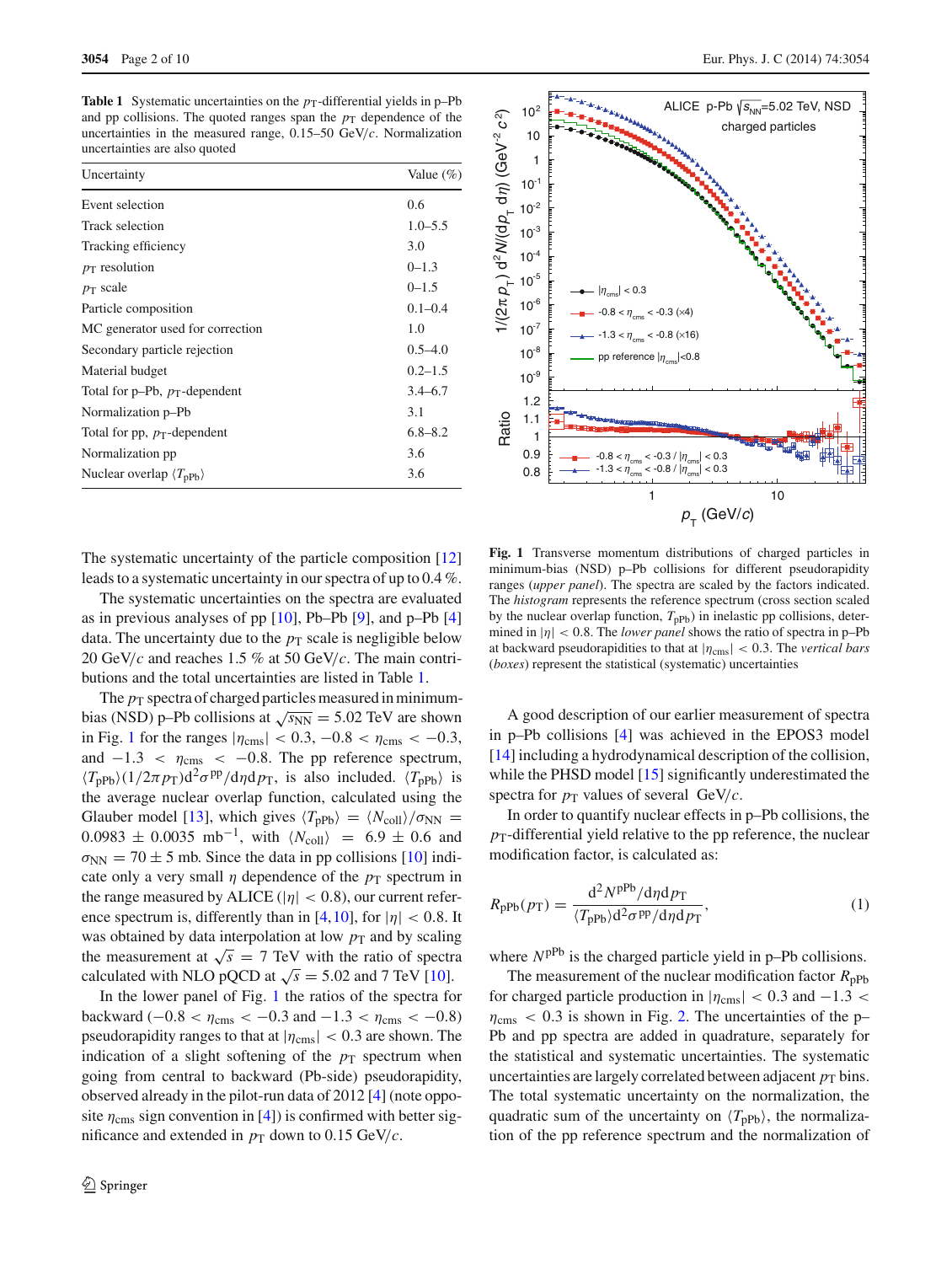

<span id="page-2-0"></span>**Fig. 2** The nuclear modification factor of charged particles as a function of transverse momentum, measured in minimum-bias (NSD) p– Pb collisions at  $\sqrt{s_{NN}}$  = 5.02 TeV in two pseudorapidity ranges,  $|\eta_{\rm cms}|$  < 0.3 and  $-1.3 < \eta_{\rm cms}$  < 0.3. The statistical errors are represented by *vertical bars*, the systematic errors by *boxes* around data points. The relative systematic uncertainties on the normalization are shown as *boxes* around unity near  $p_T = 0$ 

the p–Pb data, amounts to 6.0 %. The  $R_{\text{pPb}}$  factor is consistent with unity up to  $p_T = 50 \text{ GeV}/c$ . The average values of  $R_{\text{pPb}}$ in  $|\eta_{\rm cms}| < 0.3$  are  $0.995 \pm 0.007$  (stat.)  $\pm 0.084$  (syst.) for the *p*<sup>T</sup> range 10–20 GeV/*c*, 0.990 ± 0.031 (stat.)±0.090 (syst.) in the range 20–28 GeV/*c* and  $0.969 \pm 0.056$  (stat.) $\pm 0.090$ (syst.) in the range 28–50 GeV/*c*. The systematic uncertainties are weighted averages of the values in  $p<sub>T</sub>$  bins, with statistical uncertainties as inverse square weights; all values carry in addition the common overall normalization uncertainty of 6 %.

The data indicate a small enhancement,  $R_{\text{pPb}}$  above unity, barely significant within systematic errors, around 4 GeV/*c*, i.e. in the  $p_T$  region where the much stronger Cronin enhance-ment is seen at lower energies [\[16](#page-4-0)[,17](#page-4-1)].

The p–Pb data provide important constraints to models of nuclear modification effects. As an illustration, in Fig. [3](#page-2-1) the measurement of  $R_{\text{pPb}}$  at  $|\eta_{\text{cms}}| < 0.3$  is compared to theoretical model predictions. The predictions for shadowing [\[18\]](#page-4-2), calculated at next-to-leading order (NLO) with the EPS09s nuclear modification of parton distribution functions, describe the data for  $p_T \gtrsim 6$  GeV/*c*. The calculations are for  $\pi^0$ , which may explain the differences with respect to data at low  $p_T$ ; for high  $p_T$ , the ALICE data on identified pions, kaons, and protons [\[21](#page-4-3)] give support that the comparison of our data on inclusive charged particles to EPS09s cal-



<span id="page-2-1"></span>**Fig. 3** Transverse momentum dependence of the nuclear modification factor  $R_{\text{nPh}}$  of charged particles measured in minimum-bias (NSD) p– Pb collisions at  $\sqrt{s_{NN}} = 5.02$  TeV. The ALICE data in  $|\eta_{\rm cms}| < 0.3$ (*symbols*) are compared to model calculations [\[18](#page-4-2)[–20](#page-4-4)] (bands, see text for details). The *vertical bars* (*boxes*) show the statistical (systematic) uncertainties. The relative systematic uncertainty on the normalization is shown as a box around unity near  $p_T = 0$ 

culations for  $\pi^0$  is meaningful. The LO pQCD model including cold nuclear matter effects [\[19](#page-4-5)] exhibits a distinct trend of decreasing  $R_{\text{pPb}}$ , which is not supported by the data. The prediction with the HIJING 2.1 model, shown for two fragmentation schemes [\[20](#page-4-4)], exhibits a more pronounced trend of decreasing  $R_{\text{pPb}}$  at high  $p_{\text{T}}$ . It is interesting to note that calculations with the EPOS LHC model [\[22](#page-4-6)], not included here, show a similar trend. Several predictions based on the saturation (Color Glass Condensate) model are available [\[23](#page-4-7)[–25](#page-4-8)]; they were shown previously [\[4](#page-3-3)] to describe, in their range of validity, namely up to several  $GeV/c$ , the  $R_{pPb}$  data.

In Fig. [4](#page-3-15) we compare the measurement of the nuclear modification factor for inclusive primary charged-particle  $(h^{\pm})$ production in p–Pb collisions to that in central (0–5 % centrality) Pb–Pb collisions [\[9,](#page-3-8)[26\]](#page-4-9). The p–Pb data demonstrate that the suppression of hadron production at high  $p<sub>T</sub>$  in Pb– Pb collisions, understood in theoretical models as a consequence of parton energy loss in (deconfined) QCD matter (see [\[9](#page-3-8)] and references therein), has no contribution from initial state effects. The ALICE p–Pb data show no sign of nuclear matter modification of hadron production at high  $p<sub>T</sub>$  and are therefore fully consistent with the observation of binary collision scaling in Pb–Pb of observables which are not affected by hot QCD matter (direct photons [\[27\]](#page-4-10) and vector bosons [\[28](#page-4-11),[29\]](#page-4-12)).

In summary, we have extended our measurements of the charged-particle  $p_T$  spectra and nuclear modification factor in minimum-bias (NSD) p–Pb collisions at  $\sqrt{s_{NN}}$  = 5.02 TeV. The results, covering a substantially-extended  $p<sub>T</sub>$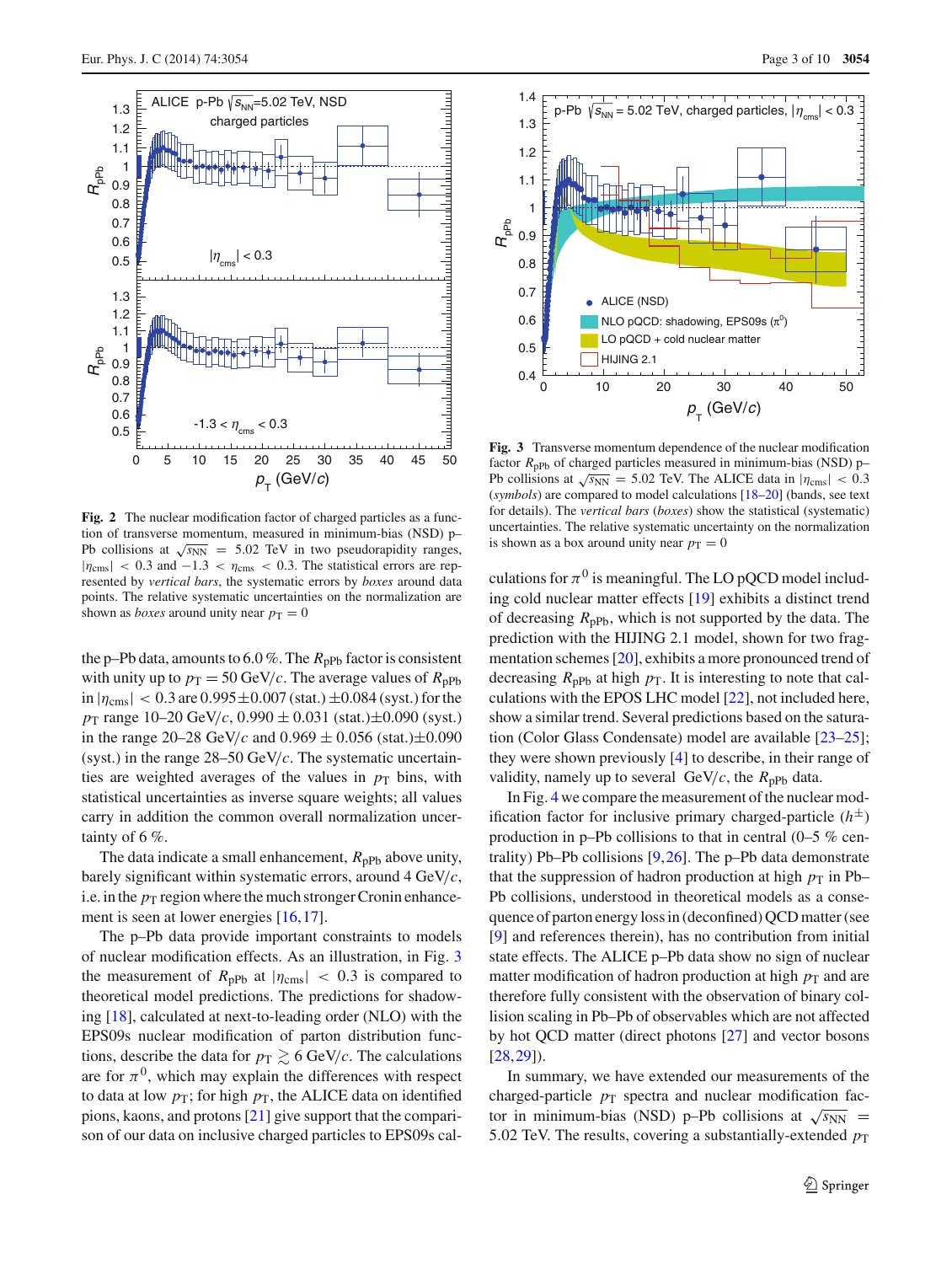

<span id="page-3-15"></span>**Fig. 4** Transverse momentum dependence of the nuclear modification factor  $R_{\text{pPb}}$  of charged particles ( $h^{\pm}$ ) measured in minimum-bias (NSD) p–Pb collisions at  $\sqrt{s_{NN}} = 5.02$  TeV in comparison to data on the nuclear modification factor  $R_{\text{PbPb}}$  in central Pb–Pb collisions at  $\sqrt{s_{NN}} =$ 2.76 TeV. The Pb–Pb data are for charged particle [\[9](#page-3-8)[,26\]](#page-4-9), direct photon [\[27](#page-4-10)],  $Z^0$  [\[28\]](#page-4-11) and  $W^{\pm}$  [\[29\]](#page-4-12) production. All data are for midrapidity

range,  $0.15 < p_T < 50$  GeV/*c*, exhibit, within uncertainties, no deviation from binary collision scaling at high  $p<sub>T</sub>$ ; the nuclear modification factor remains consistent with unity for  $p_{\rm T} \gtrsim 2$  GeV/*c*. The data at high  $p_{\rm T}$  are described by a prediction based on NLO pQCD calculations with PDF shadowing and further underline our earlier observation [\[4\]](#page-3-3) that initial state effects do not contribute to the strong suppression of hadron production at high  $p<sub>T</sub>$  observed at the LHC in Pb–Pb collisions.

**Acknowledgments** We thank X.-N. Wang, K. Eskola, and I. Helenius for communications about their predictions. The ALICE Collaboration would like to thank all its engineers and technicians for their invaluable contributions to the construction of the experiment and the CERN accelerator teams for the outstanding performance of the LHC complex. The ALICE Collaboration gratefully acknowledges the resources and support provided by all Grid centres and the Worldwide LHC Computing Grid (WLCG) collaboration. The ALICE Collaboration acknowledges the following funding agencies for their support in building and running the ALICE detector: State Committee of Science, World Federation of Scientists (WFS) and Swiss Fonds Kidagan, Armenia; Conselho Nacional de Desenvolvimento Científico e Tecnológico (CNPq), Financiadora de Estudos e Projetos (FINEP), Fundação de Amparo à Pesquisa do Estado de São Paulo (FAPESP); National Natural Science Foundation of China (NSFC), the Chinese Ministry of Education (CMOE) and the Ministry of Science and Technology of China (MSTC); Ministry of Education and Youth of the Czech Republic; Danish Natural Science Research Council, the Carlsberg Foundation and the Danish National Research Foundation; The European Research Council under the European Community's Seventh Framework Programme; Helsinki Institute of Physics and the Academy of Finland; French CNRS-IN2P3, the 'Region Pays de Loire', 'Region Alsace', 'Region Auvergne' and CEA, France; German BMBF and the Helmholtz Association; General Secretariat for Research and Technology, Ministry of Development, Greece; Hungarian OTKA and National

Office for Research and Technology (NKTH); Department of Atomic Energy and Department of Science and Technology of the Government of India; Istituto Nazionale di Fisica Nucleare (INFN) and Centro Fermi - Museo Storico della Fisica e Centro Studi e Ricerche "Enrico Fermi", Italy; MEXT Grant-in-Aid for Specially Promoted Research, Japan; Joint Institute for Nuclear Research, Dubna; National Research Foundation of Korea (NRF); CONACYT, DGAPA, México, ALFA-EC and the EPLANET Program (European Particle Physics Latin American Network); Stichting voor Fundamenteel Onderzoek der Materie (FOM) and the Nederlandse Organisatie voor Wetenschappelijk Onderzoek (NWO), Netherlands; Research Council of Norway (NFR); Polish Ministry of Science and Higher Education; National Science Centre, Poland; Ministry of National Education/Institute for Atomic Physics and CNCS-UEFISCDI-Romania; Ministry of Education and Science of Russian Federation, Russian Academy of Sciences, Russian Federal Agency of Atomic Energy, Russian Federal Agency for Science and Innovations and The Russian Foundation for Basic Research; Ministry of Education of Slovakia; Department of Science and Technology, South Africa; CIEMAT, EELA, Ministerio de Economía y Competitividad (MINECO) of Spain, Xunta de Galicia (Consellería de Educación), CEADEN, Cubaenergía, Cuba, and IAEA (International Atomic Energy Agency); Swedish Research Council (VR) and Knut and Alice Wallenberg Foundation (KAW); Ukraine Ministry of Education and Science; United Kingdom Science and Technology Facilities Council (STFC); The United States Department of Energy, the United States National Science Foundation, the State of Texas, and the State of Ohio.

**Open Access** This article is distributed under the terms of the Creative Commons Attribution License which permits any use, distribution, and reproduction in any medium, provided the original author(s) and the source are credited.

Funded by SCOAP<sup>3</sup> / License Version CC BY 4.0.

## **References**

- <span id="page-3-0"></span>1. C. Salgado, J. Alvarez-Muniz, F. Arleo et al., J. Phys. G **39**, 015010 (2012). [1105.3919](http://arxiv.org/abs/1105.3919)
- <span id="page-3-1"></span>2. B. Muller, J. Schukraft, B. Wyslouch, Ann. Rev. Nucl. Part. Sci. **62**, 361 (2012). [1202.3233](http://arxiv.org/abs/1202.3233)
- <span id="page-3-2"></span>3. B. Abelev, et al. (ALICE Collaboration), Phys. Rev. Lett. **110**, 032301 (2013), [1210.3615](http://arxiv.org/abs/1210.3615)
- <span id="page-3-3"></span>4. B. Abelev et al. (ALICE Collaboration), Phys. Rev. Lett. **110**, 082302 (2013), [1210.4520](http://arxiv.org/abs/1210.4520)
- <span id="page-3-4"></span>5. M.L. Miller, K. Reygers, S.J. Sanders et al., Ann. Rev. Nucl. Part. Sci. **57**, 205 (2007). [nucl-ex/0701025](http://arxiv.org/abs/nucl-ex/0701025)
- <span id="page-3-5"></span>6. Charged particle nuclear modification factor and pseudorapidity asymmetry in pPb collisions at  $\sqrt{s_{NN}}$  = 5.02 TeV with CMS. Tech. Rep. CMS-PAS-HIN-12-017, CERN, Geneva (2013)
- <span id="page-3-6"></span>7. Charged hadron production in *p*+Pb collisions at  $\sqrt{s_{NN}} = 5.02$ TeV measured at high transverse momentum by the ATLAS experiment. Tech. Rep. ATLAS-CONF-2014-029, CERN, Geneva (2014)
- <span id="page-3-7"></span>8. B.B. Abelev et al. (ALICE Collaboration), submitted (2014). [1402.4476](http://arxiv.org/abs/1402.4476)
- <span id="page-3-8"></span>9. B. Abelev et al. (ALICE Collaboration), Phys. Lett. B **720**, 52 (2013). [1208.2711](http://arxiv.org/abs/1208.2711)
- <span id="page-3-11"></span>10. B.B. Abelev et al. (ALICE Collaboration), Eur. Phys. J. C **73**, 2662 (2013). [1307.1093](http://arxiv.org/abs/1307.1093)
- <span id="page-3-9"></span>11. B.B. Abelev et al. (ALICE Collaboration), Phys. Lett. B **727**, 371 (2013). [1307.1094](http://arxiv.org/abs/1307.1094)
- <span id="page-3-10"></span>12. B.B. Abelev et al. (ALICE Collaboration), Phys. Lett. B **728**, 25 (2014). [1307.6796](http://arxiv.org/abs/1307.6796)
- <span id="page-3-12"></span>13. B. Alver, M. Baker, C. Loizides et al., (2008). [0805.4411](http://arxiv.org/abs/0805.4411)
- <span id="page-3-13"></span>14. K. Werner, B. Guiot, I. Karpenko et al., Phys. rev. C **89**, 064903 (2014). [1312.1233](http://arxiv.org/abs/1312.1233)
- <span id="page-3-14"></span>15. V. Konchakovski, W. Cassing, V. Toneev, (2014). [1401.4409](http://arxiv.org/abs/1401.4409)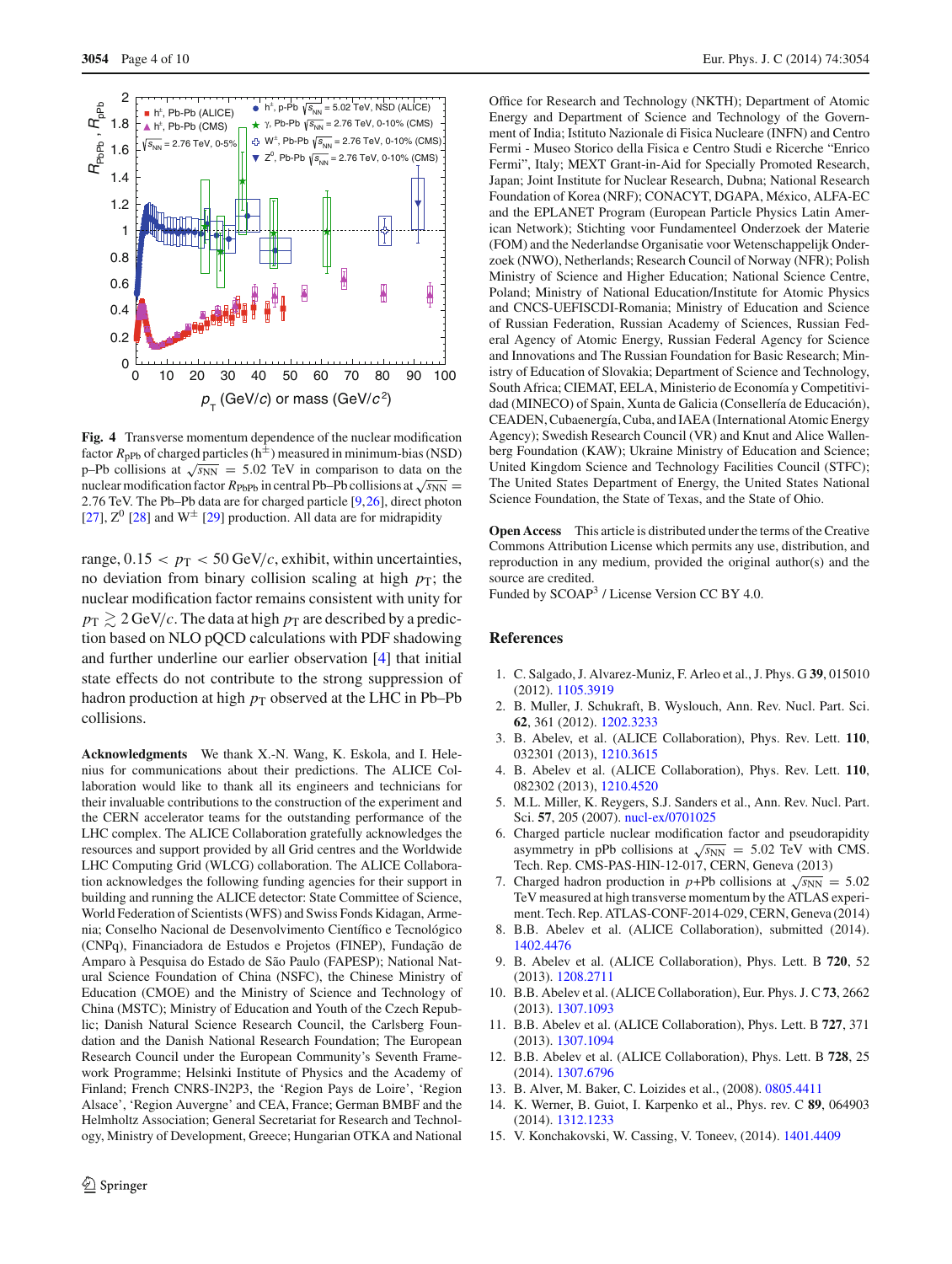- <span id="page-4-0"></span>16. J.W. Cronin, H.J. Frisch, M.J. Shochet et al., Phys. Rev. D **11**, 3105 (1975). <http://link.aps.org/doi/10.1103/PhysRevD.11.3105>
- <span id="page-4-1"></span>17. B. Kopeliovich, J. Nemchik, A. Schafer et al., Phys. Rev. Lett. **88**, 232303 (2002). [hep-ph/0201010](http://arxiv.org/abs/hep-ph/0201010)
- <span id="page-4-2"></span>18. I. Helenius, K.J. Eskola, H. Honkanen et al., JHEP **1207**, 073 (2012). [1205.5359](http://arxiv.org/abs/1205.5359)
- <span id="page-4-5"></span>19. Z.-B. Kang, I. Vitev, H. Xing, Phys. Lett. B **718**, 482 (2012). [1209.6030](http://arxiv.org/abs/1209.6030)
- <span id="page-4-4"></span>20. R. Xu, W.-T. Deng, X.-N. Wang, Phys. Rev. C **86**, 051901 (2012). [1204.1998](http://arxiv.org/abs/1204.1998)
- <span id="page-4-3"></span>21. B.B. Abelev et al. (ALICE Collaboration), (2014). [1401.1250](http://arxiv.org/abs/1401.1250)
- <span id="page-4-6"></span>22. T. Pierog, I. Karpenko, J. Katzy et al., (2013). [1306.0121](http://arxiv.org/abs/1306.0121)
- <span id="page-4-7"></span>23. P. Tribedy, R. Venugopalan, Phys. Lett. B **710**, 125 (2012). [1112.2445](http://arxiv.org/abs/1112.2445)
- 24. J.L. Albacete, A. Dumitru, H. Fujii et al., Nucl. Phys. A **897**, 1 (2013). [1209.2001](http://arxiv.org/abs/1209.2001)
- <span id="page-4-8"></span>25. A.H. Rezaeian, Phys. Lett. B **718**, 1058 (2013). [1210.2385](http://arxiv.org/abs/1210.2385)
- <span id="page-4-9"></span>26. S. Chatrchyan et al. (CMS Collaboration), Eur. Phys. J. C **72**, 1945 (2012). [1202.2554](http://arxiv.org/abs/1202.2554)
- <span id="page-4-10"></span>27. S. Chatrchyan et al. (CMS Collaboration), Phys. Lett. B **710**, 256 (2012), [1201.3093](http://arxiv.org/abs/1201.3093)
- <span id="page-4-11"></span>28. S. Chatrchyan et al. (CMS Collaboration), Phys. Rev. Lett. **106**, 212301 (2011). [1102.5435](http://arxiv.org/abs/1102.5435)
- <span id="page-4-12"></span>29. S. Chatrchyan et al. (CMS Collaboration), Phys. Lett. B **715**, 66 (2012). [1205.6334](http://arxiv.org/abs/1205.6334)

## **The ALICE Collaboration**

B. Abelev<sup>69</sup>, J. Adam<sup>37</sup>, D. Adamová<sup>77</sup>, M. M. Aggarwal<sup>81</sup>, M. Agnello<sup>88,105</sup>, A. Agostinelli<sup>26</sup>, N. Agrawal<sup>44</sup>, Z. Ahammed<sup>124</sup>, N. Ahmad<sup>18</sup>, I. Ahmed<sup>15</sup>, S. U. Ahn<sup>62</sup>, S. A. Ahn<sup>62</sup>, I. Aimo<sup>88,105</sup>, S. Aiola<sup>129</sup>, M. Ajaz<sup>15</sup>, A. Akindinov<sup>53</sup>, S. N. Alam<sup>124</sup>, D. Aleksandrov<sup>94</sup>, B. Alessandro<sup>105</sup>, D. Alexandre<sup>96</sup>, A. Alici<sup>12,99</sup>, A. Alkin<sup>3</sup>, J. Alme<sup>35</sup>, T. Alt<sup>39</sup>, S. Altinpinar<sup>17</sup>, I. Altsybeev<sup>123</sup>, C. Alves Garcia Prado<sup>113</sup>, C. Andrei<sup>72</sup>, A. Andronic<sup>91</sup>, V. Anguelov<sup>87</sup>, J. Anielski<sup>49</sup>, T. Antičić<sup>92</sup>, F. Antinori<sup>102</sup>, P. Antonioli<sup>99</sup>, L. Aphecetche<sup>107</sup>, H. Appelshäuser<sup>48</sup>, S. Arcelli<sup>26</sup>, N. Armesto<sup>16</sup>, R. Arnaldi<sup>105</sup>, T. Aronsson<sup>129</sup>, I. C. Arsene<sup>91</sup>, M. Arslandok<sup>48</sup>, A. Augustinus<sup>34</sup>, R. Averbeck<sup>91</sup>, T. C. Awes<sup>78</sup>, M. D. Azmi<sup>83</sup>, M. Bach<sup>39</sup>, A. Badalà<sup>101</sup>, Y. W. Baek<sup>40,64</sup>, S. Bagnasco<sup>105</sup>, R. Bailhache<sup>48</sup>, R. Bala<sup>84</sup>, A. Baldisseri<sup>14</sup>, F. Baltasar Dos Santos Pedrosa<sup>34</sup>, R. C. Baral<sup>56</sup>, R. Barbera<sup>27</sup>, F. Barile<sup>31</sup>, G. G. Barnaföldi<sup>128</sup>, L. S. Barnby<sup>96</sup>, V. Barret<sup>64</sup>, J. Bartke<sup>110</sup>, M. Basile<sup>26</sup>, N. Bastid<sup>64</sup>, S. Basu<sup>124</sup>, B. Bathen<sup>49</sup>, G. Batigne<sup>107</sup>, A. Batista Camejo<sup>64</sup>, B. Batyunya<sup>61</sup>, P. C. Batzing<sup>21</sup>, C. Baumann<sup>48</sup>, I. G. Bearden<sup>74</sup>, H. Beck<sup>48</sup>, C. Bedda<sup>88</sup>, N. K. Behera<sup>44</sup>, I. Belikov<sup>50</sup>, F. Bellini<sup>26</sup>, R. Bellwied<sup>115</sup>, E. Belmont-Moreno<sup>59</sup>, R. Belmont III<sup>127</sup>, V. Belyaev<sup>70</sup>, G. Bencedi<sup>128</sup>, S. Beole<sup>25</sup>, I. Berceanu<sup>72</sup>, A. Bercuci<sup>72</sup>, Y. Berdnikov<sup>79,b</sup>, D. Berenyi<sup>128</sup>, M. E. Berger<sup>86</sup>, R. A. Bertens<sup>52</sup>, D. Berzano<sup>25</sup>, L. Betev<sup>34</sup>, A. Bhasin<sup>84</sup>, I. R. Bhat<sup>84</sup>, A. K. Bhati<sup>81</sup>, B. Bhattacharjee<sup>41</sup>, J. Bhom<sup>120</sup>, L. Bianchi<sup>25</sup>, N. Bianchi<sup>66</sup>, C. Bianchin<sup>52</sup>, J. Bielčík<sup>37</sup>, J. Bielčíková<sup>77</sup>, A. Bilandzic<sup>74</sup>, S. Bjelogrlic<sup>52</sup>, F. Blanco<sup>10</sup>, D. Blau<sup>94</sup>, C. Blume<sup>48</sup>, F. Bock<sup>68,87</sup>, A. Bogdanov<sup>70</sup>, H. Bøggild<sup>74</sup>, M. Bogolyubsky<sup>106</sup>, F. V. Böhmer<sup>86</sup>, L. Boldizsár<sup>128</sup>, M. Bombara<sup>38</sup>, J. Book<sup>48</sup>, H. Borel<sup>14</sup>, A. Borissov<sup>90,127</sup>, F. Bossú<sup>60</sup>, M. Botje<sup>75</sup>, E. Botta<sup>25</sup>, S. Böttger<sup>47</sup>, P. Braun-Munzinger<sup>91</sup>, M. Bregant<sup>113</sup>, T. Breitner<sup>47</sup>, T. A. Broker<sup>48</sup>, T. A. Browning<sup>89</sup>, M. Broz<sup>37</sup>, E. Bruna<sup>105</sup>, G. E. Bruno<sup>31</sup>, D. Budnikov<sup>93</sup>, H. Buesching<sup>48</sup>, S. Bufalino<sup>105</sup>, P. Buncic<sup>34</sup>, O. Busch<sup>87</sup>, Z. Buthelezi<sup>60</sup>, D. Caffarri<sup>28</sup>, X. Cai<sup>7</sup>, H. Caines<sup>129</sup>, L. Calero Diaz<sup>66</sup>, A. Caliva<sup>52</sup>, E. Calvo Villar<sup>97</sup>, P. Camerini<sup>24</sup>, F. Carena<sup>34</sup>, W. Carena<sup>34</sup>, J. Castillo Castellanos<sup>14</sup>, E. A. R. Casula<sup>23</sup>, V. Catanescu<sup>72</sup>, C. Cavicchioli<sup>34</sup>, C. Ceballos Sanchez<sup>9</sup>, J. Cepila<sup>37</sup>, P. Cerello<sup>105</sup>, B. Chang<sup>116</sup>, S. Chapeland<sup>34</sup>, J. L. Charvet<sup>14</sup>, S. Chattopadhyay<sup>124</sup>, S. Chattopadhyay<sup>95</sup>, V. Chelnokov<sup>3</sup>, M. Cherney<sup>80</sup>, C. Cheshkov<sup>122</sup>, B. Cheynis<sup>122</sup>, V. Chibante Barroso<sup>34</sup>, D. D. Chinellato<sup>115</sup>, P. Chochula<sup>34</sup>, M. Chojnacki<sup>74</sup>, S. Choudhury<sup>124</sup>, P. Christakoglou<sup>75</sup>, C. H. Christensen<sup>74</sup>, P. Christiansen<sup>32</sup>, T. Chujo<sup>120</sup>, S. U. Chung<sup>90</sup>, C. Cicalo<sup>100</sup>, L. Cifarelli<sup>12,26</sup>, F. Cindolo<sup>99</sup>, J. Cleymans<sup>83</sup>, F. Colamaria<sup>31</sup>, D. Colella<sup>31</sup>, A. Collu<sup>23</sup>, M. Colocci<sup>26</sup>, G. Conesa Balbastre<sup>65</sup>, Z. Conesa del Valle<sup>46</sup>, M. E. Connors<sup>129</sup>, J. G. Contreras<sup>11</sup>, T. M. Cormier<sup>127</sup>, Y. Corrales Morales<sup>25</sup>, P. Cortese<sup>30</sup>, I. Cortés Maldonado<sup>2</sup>, M. R. Cosentino<sup>113</sup>, F. Costa<sup>34</sup>, P. Crochet<sup>64</sup>, R. Cruz Albino<sup>11</sup>, E. Cuautle<sup>58</sup>, L. Cunqueiro<sup>66</sup>, A. Dainese<sup>102</sup>, R. Dang<sup>7</sup>, A. Danu<sup>57</sup>, D. Das<sup>95</sup>, I. Das<sup>46</sup>, K. Das<sup>95</sup>, S. Das<sup>4</sup>, A. Dash<sup>114</sup>, S. Dash<sup>44</sup>, S. De<sup>124</sup>, H. Delagrange<sup>107,a</sup>, A. Deloff<sup>71</sup>, E. Dénes<sup>128</sup>, G. D'Erasmo<sup>31</sup>, A. De Caro<sup>12, 29</sup>, G. de Cataldo<sup>98</sup>, J. de Cuveland<sup>39</sup>, A. De Falco<sup>23</sup>, D. De Gruttola<sup>12, 29</sup>, N. De Marco<sup>105</sup>, S. De Pasquale<sup>29</sup>, R. de Rooij<sup>52</sup>, M. A. Diaz Corchero<sup>10</sup>, T. Dietel<sup>49</sup>, P. Dillenseger<sup>48</sup>, R. Divià<sup>34</sup>, D. Di Bari<sup>31</sup>, S. Di Liberto<sup>103</sup>, A. Di Mauro<sup>34</sup>, P. Di Nezza<sup>66</sup>, Ø. Djuvsland<sup>17</sup>, A. Dobrin<sup>52</sup>, T. Dobrowolski<sup>71</sup>, D. Domenicis Gimenez<sup>113</sup>, B. Dönigus<sup>48</sup>, O. Dordic<sup>21</sup>, S. Dørheim<sup>86</sup>, A. K. Dubey<sup>124</sup>, A. Dubla<sup>52</sup>, L. Ducroux<sup>122</sup>, P. Dupieux<sup>64</sup>, A. K. Dutta Majumdar<sup>95</sup>, T. E. Hilden<sup>42</sup>, R. J. Ehlers<sup>129</sup>, D. Elia<sup>98</sup>, H. Engel<sup>47</sup>, B. Erazmus<sup>34,107</sup>, H. A. Erdal<sup>35</sup>, D. Eschweiler<sup>39</sup>, B. Espagnon<sup>46</sup>, M. Esposito<sup>34</sup>, M. Estienne<sup>107</sup>, S. Esumi<sup>120</sup>, D. Evans<sup>96</sup>, S. Evdokimov<sup>106</sup>, D. Fabris<sup>102</sup>, J. Faivre<sup>65</sup>, D. Falchieri<sup>26</sup>, A. Fantoni<sup>66</sup>, M. Fasel<sup>87</sup>, D. Fehlker<sup>17</sup>, L. Feldkamp<sup>49</sup>, D. Felea<sup>57</sup>, A. Feliciello<sup>105</sup>, G. Feofilov<sup>123</sup>, J. Ferencei<sup>77</sup>, A. Fernández Téllez<sup>2</sup>, E. G. Ferreiro<sup>16</sup>, A. Ferretti<sup>25</sup>, A. Festanti<sup>28</sup>, J. Figiel<sup>110</sup>, M. A. S. Figueredo<sup>117</sup>, S. Filchagin<sup>93</sup>, D. Finogeev<sup>51</sup>, F. M. Fionda<sup>31</sup>, E. M. Fiore<sup>31</sup>, E. Floratos<sup>82</sup>, M. Floris<sup>34</sup>, S. Foertsch<sup>60</sup>, P. Foka<sup>91</sup>, S. Fokin<sup>94</sup>, E. Fragiacomo<sup>104</sup>, A. Francescon<sup>28,34</sup>, U. Frankenfeld<sup>91</sup>, U. Fuchs<sup>34</sup>, C. Furget<sup>65</sup>, M. Fusco Girard<sup>29</sup>, J. J. Gaardhøje<sup>74</sup>, M. Gagliardi<sup>25</sup>, A. M. Gago<sup>97</sup>, M. Gallio<sup>25</sup>, D. R. Gangadharan<sup>19</sup>, P. Ganoti<sup>78</sup>, C. Garabatos<sup>91</sup>, E. Garcia-Solis<sup>13</sup>, C. Gargiulo<sup>34</sup>, I. Garishvili<sup>69</sup>, J. Gerhard<sup>39</sup>, M. Germain<sup>107</sup>, A. Gheata<sup>34</sup>, M. Gheata<sup>34,57</sup>, B. Ghidini<sup>31</sup>, P. Ghosh<sup>124</sup>, S. K. Ghosh<sup>4</sup>, P. Gianotti<sup>66</sup>, P. Giubellino<sup>34</sup>, E. Gladysz-Dziadus<sup>110</sup>, P. Glässel<sup>87</sup>, A. Gomez Ramirez<sup>47</sup>, P. González-Zamora<sup>10</sup>, S. Gorbunov<sup>39</sup>, L. Görlich<sup>110</sup>, S. Gotovac<sup>109</sup>, L. K. Graczykowski<sup>126</sup>,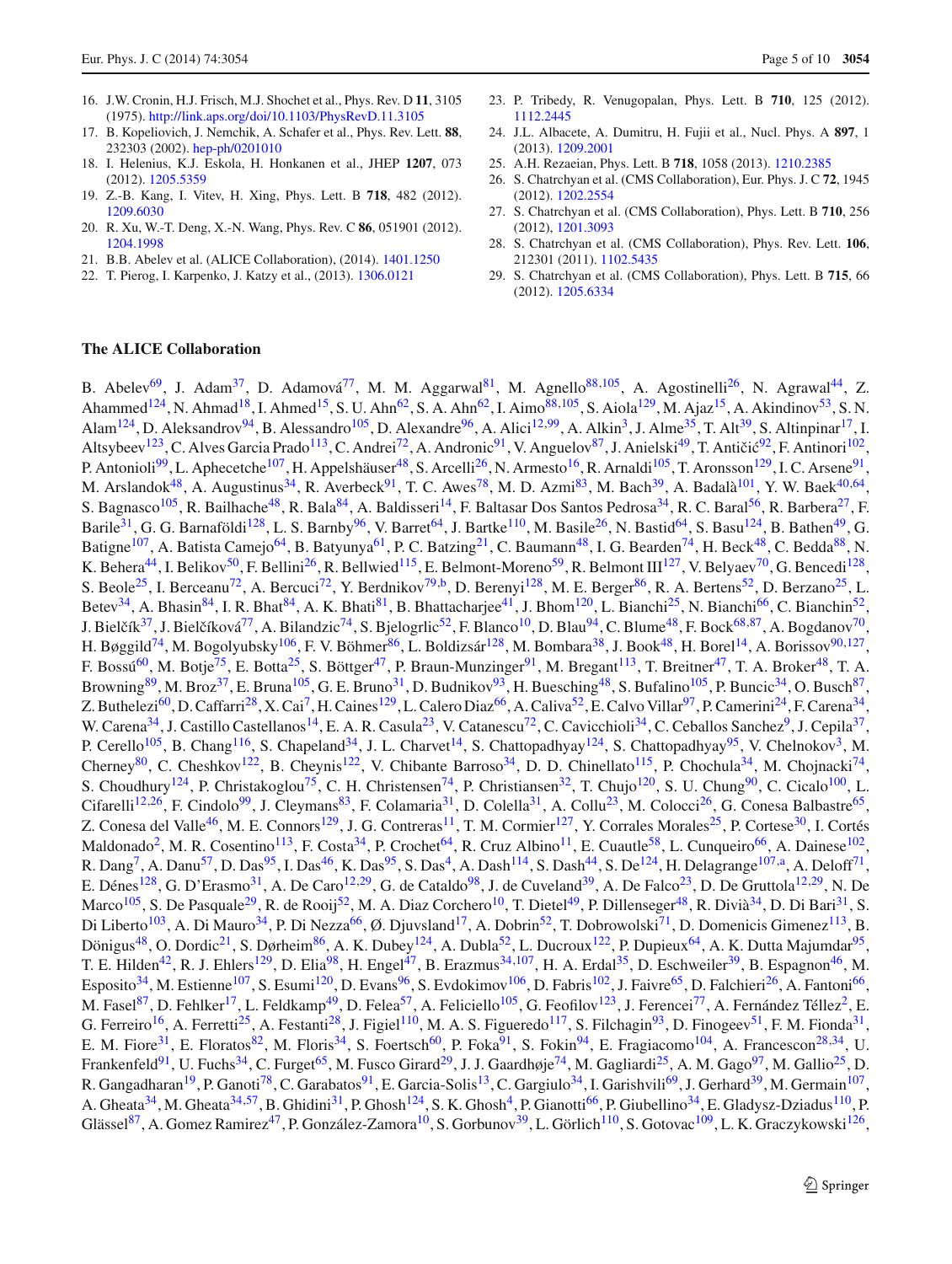A. Grelli<sup>52</sup>, A. Grigoras<sup>34</sup>, C. Grigoras<sup>34</sup>, V. Grigoriev<sup>70</sup>, A. Grigoryan<sup>1</sup>, S. Grigoryan<sup>61</sup>, B. Grinyov<sup>3</sup>, N. Grion<sup>104</sup>, J. M. Gronefeld<sup>91</sup>, J. F. Grosse-Oetringhaus<sup>34</sup>, J.-Y. Grossiord<sup>122</sup>, R. Grosso<sup>34</sup>, F. Guber<sup>51</sup>, R. Guernane<sup>65</sup>, B. Guerzoni<sup>26</sup>, M. Guilbaud<sup>122</sup>, K. Gulbrandsen<sup>74</sup>, H. Gulkanyan<sup>1</sup>, M. Gumbo<sup>83</sup>, T. Gunji<sup>119</sup>, A. Gupta<sup>84</sup>, R. Gupta<sup>84</sup>, K. H. Khan<sup>15</sup>, R. Haake<sup>49</sup>, Ø. Haaland<sup>17</sup>, C. Hadjidakis<sup>46</sup>, M. Haiduc<sup>57</sup>, H. Hamagaki<sup>119</sup>, G. Hamar<sup>128</sup>, L. D. Hanratty<sup>96</sup>, A. Hansen<sup>74</sup>, J. W. Harris<sup>129</sup>, H. Hartmann<sup>39</sup>, A. Harton<sup>13</sup>, D. Hatzifotiadou<sup>99</sup>, S. Hayashi<sup>119</sup>, S. T. Heckel<sup>48</sup>, M. Heide<sup>49</sup>, H. Helstrup<sup>35</sup>, A. Herghelegiu<sup>72</sup>, G. Herrera Corral<sup>11</sup>, B. A. Hess<sup>33</sup>, K. F. Hetland<sup>35</sup>, B. Hippolyte<sup>50</sup>, J. Hladky<sup>55</sup>, P. Hristov<sup>34</sup>, M. Huang<sup>17</sup>, T. J. Humanic<sup>19</sup>, N. Hussain<sup>41</sup>, D. Hutter<sup>39</sup>, D. S. Hwang<sup>20</sup>, R. Ilkaev<sup>93</sup>, I. Ilkiv<sup>71</sup>, M. Inaba<sup>120</sup>, G. M. Innocenti<sup>25</sup>, C. Ionita<sup>34</sup>, M. Ippolitov<sup>94</sup>, M. Irfan<sup>18</sup>, M. Ivanov<sup>91</sup>, V. Ivanov<sup>79</sup>, A. Jachołkowski<sup>27</sup>, P. M. Jacobs<sup>68</sup>, C. Jahnke<sup>113</sup>, H. J. Jang<sup>62</sup>, M. A. Janik<sup>126</sup>, P. H. S. Y. Jayarathna<sup>115</sup>, C. Jena<sup>28</sup>, S. Jena<sup>115</sup>, R. T. Jimenez Bustamante<sup>58</sup>, P. G. Jones<sup>96</sup>, H. Jung<sup>40</sup>, A. Jusko<sup>96</sup>, V. Kadyshevskiy<sup>61</sup>, S. Kalcher<sup>39</sup>, P. Kalinak<sup>54</sup>, A. Kalweit<sup>34</sup>, J. Kamin<sup>48</sup>, J. H. Kang<sup>130</sup>, V. Kaplin<sup>70</sup>, S. Kar<sup>124</sup>, A. Karasu Uysal<sup>63</sup>, O. Karavichev<sup>51</sup>, T. Karavicheva<sup>51</sup>, E. Karpechev<sup>51</sup>, U. Kebschull<sup>47</sup>, R. Keidel<sup>131</sup>, D. L. D. Keijdener<sup>52</sup>, M. M. Khan<sup>18,c</sup>, P. Khan<sup>95</sup>, S. A. Khan<sup>124</sup>, A. Khanzadeev<sup>79</sup>, Y. Kharlov<sup>106</sup>, B. Kileng<sup>35</sup>, B. Kim<sup>130</sup>, D. W. Kim<sup>40,62</sup>, D. J. Kim<sup>116</sup>, J. S. Kim<sup>40</sup>, M. Kim<sup>40</sup>, M. Kim<sup>130</sup>, S. Kim<sup>20</sup>, T. Kim<sup>130</sup>, S. Kirsch<sup>39</sup>, I. Kisel<sup>39</sup>, S. Kiselev<sup>53</sup>, A. Kisiel<sup>126</sup>, G. Kiss<sup>128</sup>, J. L. Klay<sup>6</sup>, J. Klein<sup>87</sup>, C. Klein-Bösing<sup>49</sup>, A. Kluge<sup>34</sup>, M. L. Knichel<sup>91</sup>, A. G. Knospe<sup>111</sup>, C. Kobdaj<sup>34,108</sup>, M. Kofarago<sup>34</sup>, M. K. Köhler<sup>91</sup>, T. Kollegger<sup>39</sup>, A. Kolojvari<sup>123</sup>, V. Kondratiev<sup>123</sup>, N. Kondratyeva<sup>70</sup>, A. Konevskikh<sup>51</sup>, V. Kovalenko<sup>123</sup>, M. Kowalski<sup>110</sup>, S. Kox<sup>65</sup>, G. Koyithatta Meethaleveedu<sup>44</sup>, J. Kral<sup>116</sup>, I. Králik<sup>54</sup>, F. Kramer<sup>48</sup>, A. Kravčáková<sup>38</sup>, M. Krelina<sup>37</sup>, M. Kretz<sup>39</sup>, M. Krivda<sup>54,96</sup>, F. Krizek<sup>77</sup>, E. Kryshen<sup>34</sup>, M. Krzewicki<sup>91</sup>, V. Kučera<sup>77</sup>, Y. Kucheriaev<sup>94,a</sup>, T. Kugathasan<sup>34</sup>, C. Kuhn<sup>50</sup>, P. G. Kuijer<sup>75</sup>, I. Kulakov<sup>48</sup>, J. Kumar<sup>44</sup>, P. Kurashvili<sup>71</sup>, A. Kurepin<sup>51</sup>, A. B. Kurepin<sup>51</sup>, A. Kuryakin<sup>93</sup>, S. Kushpil<sup>77</sup>, M. J. Kweon<sup>87</sup>, Y. Kwon<sup>130</sup>, P. Ladron de Guevara<sup>58</sup>, C. Lagana Fernandes<sup>113</sup>, I. Lakomov<sup>46</sup>, R. Langoy<sup>125</sup>, C. Lara<sup>47</sup>, A. Lardeux<sup>107</sup>, A. Lattuca<sup>25</sup>, S. L. La Pointe<sup>52</sup>, P. La Rocca<sup>27</sup>, R. Lea<sup>24</sup>, L. Leardini<sup>87</sup>, G. R. Lee<sup>96</sup>, I. Legrand<sup>34</sup>, J. Lehnert<sup>48</sup>, R. C. Lemmon<sup>76</sup>, V. Lenti<sup>98</sup>, E. Leogrande<sup>52</sup>, M. Leoncino<sup>25</sup>, I. León Monzón<sup>112</sup>, P. Lévai<sup>128</sup>, S. Li<sup>7,64</sup>, J. Lien<sup>125</sup>, R. Lietava<sup>96</sup>, S. Lindal<sup>21</sup>, V. Lindenstruth<sup>39</sup>, C. Lippmann<sup>91</sup>, M. A. Lisa<sup>19</sup>, H. M. Ljunggren<sup>32</sup>, D. F. Lodato<sup>52</sup>, P. I. Loenne<sup>17</sup>, V. R. Loggins<sup>127</sup>, V. Loginov<sup>70</sup>, D. Lohner<sup>87</sup>, C. Loizides<sup>68</sup>, X. Lopez<sup>64</sup>, E. López Torres<sup>9</sup>, X.-G. Lu<sup>87</sup>, P. Luettig<sup>48</sup>, M. Lunardon<sup>28</sup>, G. Luparello<sup>52</sup>, R. Ma<sup>129</sup>, A. Maevskaya<sup>51</sup>, M. Mager<sup>34</sup>, D. P. Mahapatra<sup>56</sup>, S. M. Mahmood<sup>21</sup>, A. Maire<sup>87</sup>, R. D. Majka<sup>129</sup>, M. Malaev<sup>79</sup>, I. Maldonado Cervantes<sup>58</sup>, L. Malinina<sup>61,d</sup>, D. Mal'Kevich<sup>53</sup>, P. Malzacher<sup>91</sup>, A. Mamonov<sup>93</sup>, L. Manceau<sup>105</sup>, V. Manko<sup>94</sup>, F. Manso<sup>64</sup>, V. Manzari<sup>98</sup>, M. Marchisone<sup>25,64</sup>, J. Mareš<sup>55</sup>, G. V. Margagliotti<sup>24</sup>, A. Margotti<sup>99</sup>, A. Marín<sup>91</sup>, C. Markert<sup>111</sup>, M. Marquard<sup>48</sup>, I. Martashvili<sup>118</sup>, N. A. Martin<sup>91</sup>, P. Martinengo<sup>34</sup>, M. I. Martínez<sup>2</sup>, G. Martínez García<sup>107</sup>, J. Martin Blanco<sup>107</sup>, Y. Martynov<sup>3</sup>, A. Mas<sup>107</sup>, S. Masciocchi<sup>91</sup>, M. Masera<sup>25</sup>, A. Masoni<sup>100</sup>, L. Massacrier<sup>107</sup>, A. Mastroserio<sup>31</sup>, A. Matyja<sup>110</sup>, C. Mayer<sup>110</sup>, J. Mazer<sup>118</sup>, M. A. Mazzoni<sup>103</sup>, F. Meddi<sup>22</sup>, A. Menchaca-Rocha<sup>59</sup>, J. Mercado Pérez<sup>87</sup>, M. Meres<sup>36</sup>, Y. Miake<sup>120</sup>, K. Mikhaylov<sup>53,61</sup>, L. Milano<sup>34</sup>, J. Milosevic<sup>21,e</sup>, A. Mischke<sup>52</sup>, A. N. Mishra<sup>45</sup>, D. Miśkowiec<sup>91</sup>, J. Mitra<sup>124</sup>, C. M. Mitu<sup>57</sup>, J. Mlynarz<sup>127</sup>, N. Mohammadi<sup>52</sup>, B. Mohanty<sup>73,124</sup>, L. Molnar<sup>50</sup>, L. Montaño Zetina<sup>11</sup>, E. Montes<sup>10</sup>, M. Morando<sup>28</sup>, D. A. Moreira De Godoy<sup>113</sup>, S. Moretto<sup>28</sup>, A. Morsch<sup>34</sup>, V. Muccifora<sup>66</sup>, E. Mudnic<sup>109</sup>, D. Mühlheim<sup>49</sup>, S. Muhuri<sup>124</sup>, M. Mukherjee<sup>124</sup>, H. Müller<sup>34</sup>, M. G. Munhoz<sup>113</sup>, S. Murray<sup>83</sup>, L. Musa<sup>34</sup>, J. Musinsky<sup>54</sup>, B. K. Nandi<sup>44</sup>, R. Nania<sup>99</sup>, E. Nappi<sup>98</sup>, C. Nattrass<sup>118</sup>, K. Nayak<sup>73</sup>, T. K. Nayak<sup>124</sup>, S. Nazarenko<sup>93</sup>, A. Nedosekin<sup>53</sup>, M. Nicassio<sup>91</sup>, M. Niculescu<sup>34,57</sup>, B. S. Nielsen<sup>74</sup>, S. Nikolaev<sup>94</sup>, S. Nikulin<sup>94</sup>, V. Nikulin<sup>79</sup>, B. S. Nilsen<sup>80</sup>, F. Noferini<sup>12,99</sup>, P. Nomokonov<sup>61</sup>, G. Nooren<sup>52</sup>, J. Norman<sup>117</sup>, A. Nyanin<sup>94</sup>, J. Nystrand<sup>17</sup>, H. Oeschler<sup>87</sup>, S. Oh<sup>129</sup>, S. K. Oh<sup>40[,f](#page-9-9)</sup>, A. Okatan<sup>63</sup>, L. Olah<sup>128</sup>, J. Oleniacz<sup>126</sup>, A. C. Oliveira Da Silva<sup>113</sup>, J. Onderwaater<sup>91</sup>, C. Oppedisano<sup>105</sup>, A. Ortiz Velasquez<sup>32</sup>, A. Oskarsson<sup>32</sup>, J. Otwinowski<sup>91</sup>, K. Oyama<sup>87</sup>, P. Sahoo<sup>45</sup>, Y. Pachmayer<sup>87</sup>, M. Pachr<sup>37</sup>, P. Pagano<sup>29</sup>, G. Paić<sup>58</sup>, F. Painke<sup>39</sup>, C. Pajares<sup>16</sup>, S. K. Pal<sup>124</sup>, A. Palmeri<sup>101</sup>, D. Pant<sup>44</sup>, V. Papikyan<sup>1</sup>, G. S. Pappalardo<sup>101</sup>, P. Pareek<sup>45</sup>, W. J. Park<sup>91</sup>, S. Parmar<sup>81</sup>, A. Passfeld<sup>49</sup>, D. I. Patalakha<sup>106</sup>, V. Paticchio<sup>98</sup>, B. Paul<sup>95</sup>, T. Pawlak<sup>126</sup>, T. Peitzmann<sup>52</sup>, H. Pereira Da Costa<sup>14</sup>, E. Pereira De Oliveira Filho<sup>113</sup>, D. Peresunko<sup>94</sup>, C. E. Pérez Lara<sup>75</sup>, A. Pesci<sup>99</sup>, V. Peskov<sup>48</sup>, Y. Pestov<sup>5</sup>, V. Petráček<sup>37</sup>, M. Petran<sup>37</sup>, M. Petris<sup>72</sup>, M. Petrovici<sup>72</sup>, C. Petta<sup>27</sup>, S. Piano<sup>104</sup>, M. Pikna<sup>36</sup>, P. Pillot<sup>107</sup>, O. Pinazza<sup>34,99</sup>, L. Pinsky<sup>115</sup>, D. B. Piyarathna<sup>115</sup>, M. Płoskoń<sup>68</sup>, M. Planinic<sup>92,121</sup>, J. Pluta<sup>126</sup>, S. Pochybova<sup>128</sup>, P. L. M. Podesta-Lerma<sup>112</sup>, M. G. Poghosyan<sup>34</sup>, E. H. O. Pohjoisaho<sup>42</sup>, B. Polichtchouk<sup>106</sup>, N. Poljak<sup>92</sup>, A. Pop<sup>72</sup>, S. Porteboeuf-Houssais<sup>64</sup>, J. Porter<sup>68</sup>, B. Potukuchi<sup>84</sup>, S. K. Prasad<sup>127</sup>, R. Preghenella<sup>12,99</sup>, F. Prino<sup>105</sup>, C. A. Pruneau<sup>127</sup>, I. Pshenichnov<sup>51</sup>, G. Puddu<sup>23</sup>, P. Pujahari<sup>127</sup>, V. Punin<sup>93</sup>, J. Putschke<sup>127</sup>, H. Qvigstad<sup>21</sup>, A. Rachevski<sup>104</sup>, S. Raha<sup>4</sup>, J. Rak<sup>116</sup>, A. Rakotozafindrabe<sup>14</sup>, L. Ramello<sup>30</sup>, R. Raniwala<sup>85</sup>, S. Raniwala<sup>85</sup>, S. S. Räsänen<sup>42</sup>, B. T. Rascanu<sup>48</sup>, D. Rathee ${}^{81}$ , A. W. Rauf<sup>15</sup>, V. Razazi<sup>23</sup>, K. F. Read<sup>118</sup>, J. S. Real<sup>65</sup>, K.  $\text{Redlich}^{71,g}, \text{R. J. Reed}^{129}, \text{A. Rehman}^{17}, \text{P. Reichelt}^{48}, \text{M. Reicher}^{52}, \text{F. Reidt}^{34}, \text{R. Renfordt}^{48}, \text{A. R. Reolon}^{66}, \text{A. Reshetin}^{51},$ F. Rettig<sup>39</sup>, J.-P. Revol<sup>34</sup>, K. Reygers<sup>87</sup>, V. Riabov<sup>79</sup>, R. A. Ricci<sup>67</sup>, T. Richert<sup>32</sup>, M. Richter<sup>21</sup>, P. Riedler<sup>34</sup>, W. Riegler<sup>34</sup>, F. Riggi<sup>27</sup>, A. Rivetti<sup>105</sup>, E. Rocco<sup>52</sup>, M. Rodríguez Cahuantzi<sup>2</sup>, A. Rodriguez Manso<sup>75</sup>, K. Røed<sup>21</sup>, E. Rogochaya<sup>61</sup>, S. Rohni<sup>84</sup>, D. Rohr<sup>39</sup>, D. Röhrich<sup>17</sup>, R. Romita<sup>76</sup>, F. Ronchetti<sup>66</sup>, L. Ronflette<sup>107</sup>, P. Rosnet<sup>64</sup>, A. Rossi<sup>34</sup>, F. Roukoutakis<sup>82</sup>, A. Roy<sup>45</sup>, C.  $Roy<sup>50</sup>$ , P. Roy<sup>95</sup>, A. J. Rubio Montero<sup>10</sup>, R. Rui<sup>24</sup>, R. Russo<sup>25</sup>, E. Ryabinkin<sup>94</sup>, Y. Ryabov<sup>79</sup>, A. Rybicki<sup>110</sup>, S. Sadovsky<sup>106</sup>, K. Šafařík<sup>34</sup>, B. Sahlmuller<sup>48</sup>, R. Sahoo<sup>45</sup>, P. K. Sahu<sup>56</sup>, J. Saini<sup>124</sup>, S. Sakai<sup>68</sup>, C. A. Salgado<sup>16</sup>, J. Salzwedel<sup>19</sup>, S. Sambyal<sup>84</sup>,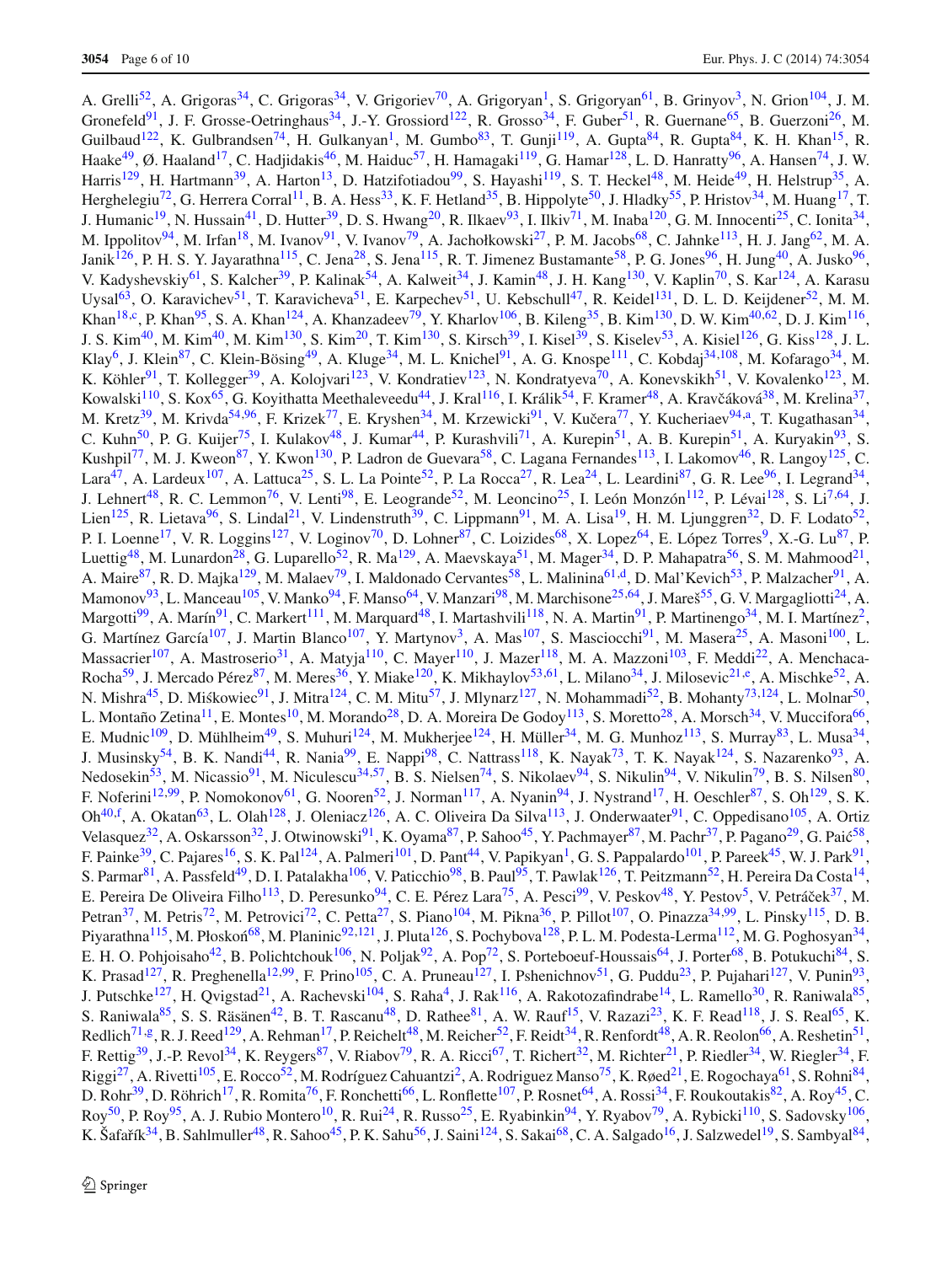V. Samsonov<sup>79</sup>, X. Sanchez Castro<sup>50</sup>, F. J. Sánchez Rodríguez<sup>112</sup>, L. Šándor<sup>54</sup>, A. Sandoval<sup>59</sup>, M. Sano<sup>120</sup>, G. Santagati<sup>27</sup>, D. Sarkar<sup>124</sup>, E. Scapparone<sup>99</sup>, F. Scarlassara<sup>28</sup>, R. P. Scharenberg<sup>89</sup>, C. Schiaua<sup>72</sup>, R. Schicker<sup>87</sup>, C. Schmidt<sup>91</sup>, H. R. Schmidt<sup>33</sup>, S. Schuchmann<sup>48</sup>, J. Schukraft<sup>34</sup>, M. Schulc<sup>37</sup>, T. Schuster<sup>129</sup>, Y. Schutz<sup>34,107</sup>, K. Schwarz<sup>91</sup>, K. Schweda<sup>91</sup>, G. Scioli<sup>26</sup>, E. Scomparin<sup>105</sup>, R. Scott<sup>118</sup>, G. Segato<sup>28</sup>, J. E. Seger<sup>80</sup>, Y. Sekiguchi<sup>119</sup>, I. Selyuzhenkov<sup>91</sup>, J. Seo<sup>90</sup>, E. Serradilla<sup>10,59</sup>, A. Sevcenco<sup>57</sup>, A. Shabetai<sup>107</sup>, G. Shabratova<sup>61</sup>, R. Shahoyan<sup>34</sup>, A. Shangaraev<sup>106</sup>, N. Sharma<sup>118</sup>, S. Sharma<sup>84</sup>, K. Shigaki<sup>43</sup>, K. Shtejer<sup>25</sup>, Y. Sibiriak<sup>94</sup>, S. Siddhanta<sup>100</sup>, T. Siemiarczuk<sup>71</sup>, D. Silvermyr<sup>78</sup>, C. Silvestre<sup>65</sup>, G. Simatovic<sup>121</sup>, R. Singaraju<sup>124</sup>, R. Singh<sup>84</sup>, S. Singha<sup>73,124</sup>, V. Singhal<sup>124</sup>, B. C. Sinha<sup>124</sup>, T. Sinha<sup>95</sup>, B. Sitar<sup>36</sup>, M. Sitta<sup>30</sup>, T. B. Skaali<sup>21</sup>, K. Skjerdal<sup>17</sup>, M. Slupecki<sup>116</sup>, N. Smirnov<sup>129</sup>, R. J. M. Snellings<sup>52</sup>, C. Søgaard<sup>32</sup>, R. Soltz<sup>69</sup>, J. Song<sup>90</sup>, M. Song<sup>130</sup>, F. Soramel<sup>28</sup>, S. Sorensen<sup>118</sup>, M. Spacek<sup>37</sup>, E. Spiriti<sup>66</sup>, I. Sputowska<sup>110</sup>, M. Spyropoulou-Stassinaki<sup>82</sup>, B. K. Srivastava<sup>89</sup>, J. Stachel<sup>87</sup>, I. Stan<sup>57</sup>, G. Stefanek<sup>71</sup>, M. Steinpreis<sup>19</sup>, E. Stenlund<sup>32</sup>, G. Steyn<sup>60</sup>, J. H. Stiller<sup>87</sup>, D. Stocco<sup>107</sup>, M. Stolpovskiy<sup>106</sup>, P. Strmen<sup>36</sup>, A. A. P. Suaide<sup>113</sup>, T. Sugitate<sup>43</sup>, C. Suire<sup>46</sup>, M. Suleymanov<sup>15</sup>, R. Sultanov<sup>53</sup>, M. Šumbera<sup>77</sup>, T. Susa<sup>92</sup>, T. J. M. Symons<sup>68</sup>, A. Szabo<sup>36</sup>, A. Szanto de Toledo<sup>113</sup>, I. Szarka<sup>36</sup>, A. Szczepankiewicz<sup>34</sup>, M. Szymanski<sup>126</sup>, J. Takahashi<sup>114</sup>, M. A. Tangaro<sup>31</sup>, J. D. Tapia Takaki<sup>46,h</sup>, A. Tarantola Peloni<sup>48</sup>, A. Tarazona Martinez<sup>34</sup>, M. G. Tarzila<sup>72</sup>, A. Tauro<sup>34</sup>, G. Tejeda Muñoz<sup>2</sup>, A. Telesca<sup>34</sup>, C. Terrevoli<sup>23</sup>, J. Thäder<sup>91</sup>, D. Thomas<sup>52</sup>, R. Tieulent<sup>122</sup>, A. R. Timmins<sup>115</sup>, A. Toia<sup>102</sup>, V. Trubnikov<sup>3</sup>, W. H. Trzaska<sup>116</sup>, T. Tsuji<sup>119</sup>, A. Tumkin<sup>93</sup>, R. Turrisi<sup>102</sup>, T. S. Tveter<sup>21</sup>, K. Ullaland<sup>17</sup>, A. Uras<sup>122</sup>, G. L. Usai<sup>23</sup>, M. Vajzer<sup>77</sup>, M. Vala<sup>54,61</sup>, L. Valencia Palomo<sup>64</sup>, S. Vallero<sup>87</sup>, P. Vande Vyvre<sup>34</sup>, J. Van Der Maarel<sup>52</sup>, J. W. Van Hoorne<sup>34</sup>, M. van Leeuwen<sup>52</sup>, A. Vargas<sup>2</sup>, M. Vargyas<sup>116</sup>, R. Varma<sup>44</sup>, M. Vasileiou<sup>82</sup>, A. Vasiliev<sup>94</sup>, V. Vechernin<sup>123</sup>, M. Veldhoen<sup>52</sup>, A. Velure<sup>17</sup>, M. Venaruzzo<sup>24,67</sup>, E. Vercellin<sup>25</sup>, S. Vergara Limón<sup>2</sup>, R. Vernet<sup>8</sup>, M. Verweij<sup>127</sup>, L. Vickovic<sup>109</sup>, G. Viesti<sup>28</sup>, J. Viinikainen<sup>116</sup>, Z. Vilakazi<sup>60</sup>, O. Villalobos Baillie<sup>96</sup>, A. Vinogradov<sup>94</sup>, L. Vinogradov<sup>123</sup>, Y. Vinogradov<sup>93</sup>, T. Virgili<sup>29</sup>, Y. P. Viyogi<sup>124</sup>, A. Vodopyanov<sup>61</sup>, M. A. Völkl<sup>87</sup>, K. Voloshin<sup>53</sup>, S. A. Voloshin<sup>127</sup>, G. Volpe<sup>34</sup>, B. von Haller<sup>34</sup>, I. Vorobyev<sup>123</sup>, D. Vranic<sup>34,91</sup>, J. Vrláková<sup>38</sup>, B. Vulpescu<sup>64</sup>, A. Vyushin<sup>93</sup>, B. Wagner<sup>17</sup>, J. Wagner<sup>91</sup>, V. Wagner<sup>37</sup>, M. Wang<sup>7,107</sup>, Y. Wang<sup>87</sup>, D. Watanabe<sup>120</sup>, M. Weber<sup>115</sup>, J. P. Wessels<sup>49</sup>, U. Westerhoff<sup>49</sup>, J. Wiechula<sup>33</sup>, J. Wikne<sup>21</sup>, M. Wilde<sup>49</sup>, G. Wilk<sup>71</sup>, J. Wilkinson<sup>87</sup>, M. C. S. Williams<sup>99</sup>, B. Windelband<sup>87</sup>, M. Winn<sup>87</sup>, C. G. Yaldo<sup>127</sup>, Y. Yamaguchi<sup>119</sup>, H. Yang<sup>52</sup>, P. Yang<sup>7</sup>, S. Yang<sup>17</sup>, S. Yano<sup>43</sup>, S. Yasnopolskiy<sup>94</sup>, J.  $Y_1^{90}$ , Z. Yin<sup>7</sup>, I.-K. Yoo<sup>90</sup>, I. Yushmanov<sup>94</sup>, V. Zaccolo<sup>74</sup>, C. Zach<sup>37</sup>, A. Zaman<sup>15</sup>, C. Zampolli<sup>99</sup>, S. Zaporozhets<sup>61</sup>, A. Zarochentsev<sup>123</sup>, P. Závada<sup>55</sup>, N. Zaviyalov<sup>93</sup>, H. Zbroszczyk<sup>126</sup>, I. S. Zgura<sup>57</sup>, M. Zhalov<sup>79</sup>, H. Zhang<sup>7</sup>, X. Zhang<sup>7,68</sup>, Y.  $\sum \text{Kapq}^7$ , C. Zhao<sup>21</sup>, N. Zhigareva<sup>53</sup>, D. Zhou<sup>7</sup>, F. Zhou<sup>7</sup>, Y. Zhou<sup>52</sup>, Zhou Zhuo<sup>17</sup>, H. Zhu<sup>7</sup>, J. Zhu<sup>7</sup>, X. Zhu<sup>7</sup>, A. Zichichi<sup>12,26</sup>, A. Zimmermann<sup>87</sup>, M. B. Zimmermann<sup>34,49</sup>, G. Zinovjev<sup>3</sup>, Y. Zoccarato<sup>122</sup>, M. Zyzak<sup>48</sup>

- <sup>1</sup> A.I. Alikhanyan National Science Laboratory (Yerevan Physics Institute) Foundation, Yerevan, Armenia
- <span id="page-6-15"></span><span id="page-6-3"></span><sup>2</sup> Benemérita Universidad Autónoma de Puebla, Puebla, Mexico
- <sup>3</sup> Bogolyubov Institute for Theoretical Physics, Kiev, Ukraine
- <span id="page-6-22"></span><span id="page-6-20"></span><span id="page-6-16"></span><sup>4</sup> Department of Physics and Centre for Astroparticle Physics and Space Science (CAPSS), Bose Institute, Kolkata, India
- <sup>5</sup> Budker Institute for Nuclear Physics, Novosibirsk, Russia
- <span id="page-6-10"></span><sup>6</sup> California Polytechnic State University, San Luis Obispo, CA, USA
- <span id="page-6-23"></span><sup>7</sup> Central China Normal University, Wuhan, China
- <span id="page-6-13"></span><span id="page-6-9"></span><sup>8</sup> Centre de Calcul de l'IN2P3, Villeurbanne, France
- <span id="page-6-18"></span><span id="page-6-14"></span><span id="page-6-2"></span><sup>9</sup> Centro de Aplicaciones Tecnológicas y Desarrollo Nuclear (CEADEN), Havana, Cuba
- <sup>10</sup> Centro de Investigaciones Energéticas Medioambientales y Tecnológicas (CIEMAT), Madrid, Spain
- <sup>11</sup> Centro de Investigación y de Estudios Avanzados (CINVESTAV), Mexico City and Mérida, Mexico
- <sup>12</sup> Centro Fermi-Museo Storico della Fisica e Centro Studi e Ricerche "Enrico Fermi", Rome, Italy
- <span id="page-6-6"></span><sup>13</sup> Chicago State University, Chicago, USA
- <span id="page-6-1"></span><sup>14</sup> Commissariat à l'Energie Atomique, IRFU, Saclay, France
- <span id="page-6-5"></span><sup>15</sup> COMSATS Institute of Information Technology (CIIT), Islamabad, Pakistan
- <sup>16</sup> Departamento de Física de Partículas and IGFAE, Universidad de Santiago de Compostela, Santiago de Compostela, Spain
- <span id="page-6-4"></span><span id="page-6-0"></span><sup>17</sup> Department of Physics and Technology, University of Bergen, Bergen, Norway
- <span id="page-6-17"></span><sup>18</sup> Department of Physics, Aligarh Muslim University, Aligarh, India
- <span id="page-6-19"></span><span id="page-6-7"></span><sup>19</sup> Department of Physics, Ohio State University, Columbus, OH, USA
- <span id="page-6-21"></span><sup>20</sup> Department of Physics, Sejong University, Seoul, South Korea
- <sup>21</sup> Department of Physics, University of Oslo, Oslo, Norway
- <sup>22</sup> Dipartimento di Fisica dell'Università 'La Sapienza' and Sezione INFN, Rome, Italy
- <span id="page-6-12"></span><span id="page-6-11"></span><span id="page-6-8"></span> $^{23}$  Dipartimento di Fisica dell'Università and Sezione INFN, Cagliari, Italy
- <sup>24</sup> Dipartimento di Fisica dell'Università and Sezione INFN, Trieste, Italy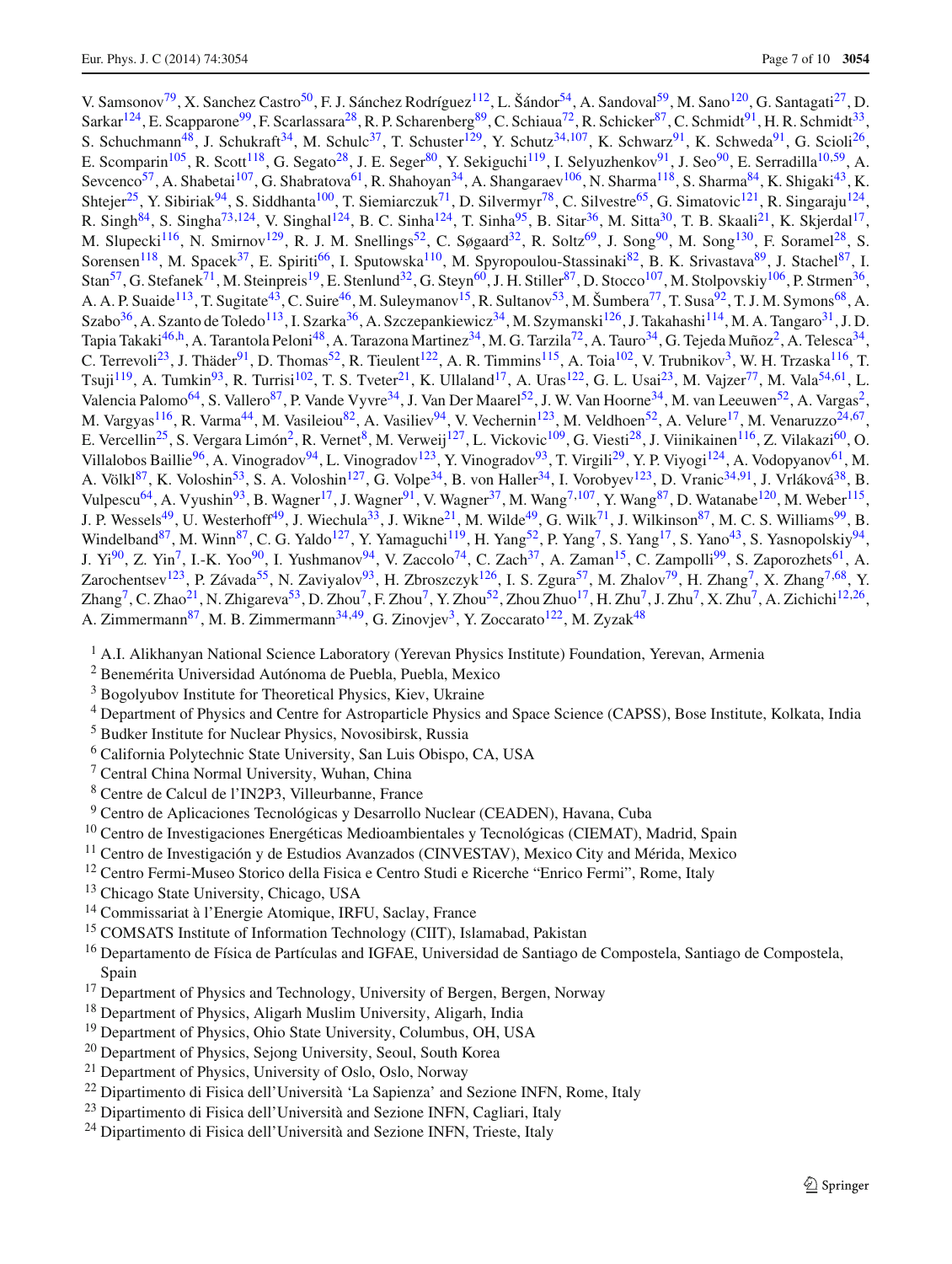- <span id="page-7-2"></span>Dipartimento di Fisica dell'Università and Sezione INFN, Turin, Italy
- <span id="page-7-15"></span>Dipartimento di Fisica e Astronomia dell'Università and Sezione INFN, Bologna, Italy
- <span id="page-7-30"></span>Dipartimento di Fisica e Astronomia dell'Università and Sezione INFN, Catania, Italy
- <span id="page-7-38"></span>Dipartimento di Fisica e Astronomia dell'Università and Sezione INFN, Padua, Italy
- <span id="page-7-34"></span>Dipartimento di Fisica 'E.R. Caianiello' dell'Università and Gruppo Collegato INFN, Salerno, Italy
- <span id="page-7-16"></span><sup>30</sup> Dipartimento di Scienze e Innovazione Tecnologica dell'Università del Piemonte Orientale and Gruppo Collegato INFN. Alessandria, Italy
- <span id="page-7-31"></span>Dipartimento Interateneo di Fisica 'M. Merlin' and Sezione INFN, Bari, Italy
- <span id="page-7-41"></span><sup>32</sup> Division of Experimental High Energy Physics, University of Lund, Lund, Sweden
- <span id="page-7-11"></span>Eberhard Karls Universität Tübingen, Tübingen, Germany
- <span id="page-7-6"></span><sup>34</sup> European Organization for Nuclear Research (CERN), Geneva, Switzerland
- <span id="page-7-46"></span><sup>35</sup> Faculty of Engineering, Bergen University College, Bergen, Norway
- <span id="page-7-1"></span>Faculty of Mathematics, Physics and Informatics, Comenius University, Bratislava, Slovakia
- <span id="page-7-26"></span><sup>37</sup> Faculty of Nuclear Sciences and Physical Engineering, Czech Technical University in Prague, Prague, Czech Republic
- <span id="page-7-7"></span>Faculty of Science, P.J. Šafárik University, Kosice, Slovakia
- <span id="page-7-12"></span>Frankfurt Institute for Advanced Studies, Johann Wolfgang Goethe-Universität Frankfurt, Frankfurt, Germany
- <span id="page-7-23"></span>Gangneung-Wonju National University, Gangneung, South Korea
- <span id="page-7-39"></span>Department of Physics, Gauhati University, Guwahati, India
- <span id="page-7-50"></span>Helsinki Institute of Physics (HIP), Helsinki, Finland
- <span id="page-7-3"></span>Hiroshima University, Hiroshima, Japan
- <span id="page-7-47"></span>Indian Institute of Technology Bombay (IIT), Mumbai, India
- <span id="page-7-33"></span>Indian Institute of Technology Indore (IITI), Indore, India
- <span id="page-7-29"></span>Institut de Physique Nucléaire d'Orsay (IPNO), Université Paris-Sud, CNRS-IN2P3, Orsay, France
- <span id="page-7-10"></span>Institut für Informatik, Johann Wolfgang Goethe-Universität Frankfurt, Frankfurt, Germany
- <span id="page-7-9"></span>Institut für Kernphysik, Johann Wolfgang Goethe-Universität Frankfurt, Frankfurt, Germany
- <span id="page-7-19"></span>Institut für Kernphysik, Westfälische Wilhelms-Universität Münster, Münster, Germany
- <span id="page-7-40"></span>Institut Pluridisciplinaire Hubert Curien (IPHC), Université de Strasbourg, CNRS-IN2P3, Strasbourg, France
- <span id="page-7-22"></span>Institute for Nuclear Research, Academy of Sciences, Moscow, Russia
- <span id="page-7-5"></span>Institute for Subatomic Physics of Utrecht University, Utrecht, The Netherlands
- <span id="page-7-43"></span>Institute for Theoretical and Experimental Physics, Moscow, Russia
- <span id="page-7-42"></span>Institute of Experimental Physics, Slovak Academy of Sciences, Košice, Slovakia
- <span id="page-7-14"></span>Institute of Physics, Academy of Sciences of the Czech Republic, Prague, Czech Republic
- <span id="page-7-36"></span>Institute of Physics, Bhubaneswar, India
- <span id="page-7-35"></span>Institute of Space Science (ISS), Bucharest, Romania
- <span id="page-7-20"></span>Instituto de Ciencias Nucleares, Universidad Nacional Autónoma de México, Mexico City, Mexico
- <span id="page-7-27"></span>Instituto de Física, Universidad Nacional Autónoma de México, Mexico City, Mexico
- <span id="page-7-17"></span>iThemba LABS, National Research Foundation, Somerset West, South Africa
- <span id="page-7-4"></span>Joint Institute for Nuclear Research (JINR), Dubna, Russia
- <span id="page-7-44"></span>Korea Institute of Science and Technology Information, Taejon, South Korea
- <span id="page-7-13"></span>KTO Karatay University, Konya, Turkey
- Laboratoire de Physique Corpusculaire (LPC), Clermont Université, Université Blaise Pascal, CNRS-IN2P3, Clermont-Ferrand, France
- <span id="page-7-32"></span><span id="page-7-24"></span>Laboratoire de Physique Subatomique et de Cosmologie, Université Grenoble-Alpes, CNRS-IN2P3, Grenoble, France
- <span id="page-7-49"></span>Laboratori Nazionali di Frascati, INFN, Frascati, Italy
- <span id="page-7-25"></span>Laboratori Nazionali di Legnaro, INFN, Legnaro, Italy
- <span id="page-7-0"></span>Lawrence Berkeley National Laboratory, Berkeley, CA, USA
- <span id="page-7-21"></span>Lawrence Livermore National Laboratory, Livermore, CA, USA
- <span id="page-7-37"></span>Moscow Engineering Physics Institute, Moscow, Russia
- <span id="page-7-8"></span>National Centre for Nuclear Studies, Warsaw, Poland
- <span id="page-7-48"></span>National Institute for Physics and Nuclear Engineering, Bucharest, Romania
- <span id="page-7-18"></span>National Institute of Science Education and Research, Bhubaneswar, India
- <span id="page-7-28"></span>Niels Bohr Institute, University of Copenhagen, Copenhagen, Denmark
- <span id="page-7-45"></span>Nikhef, National Institute for Subatomic Physics, Amsterdam, The Netherlands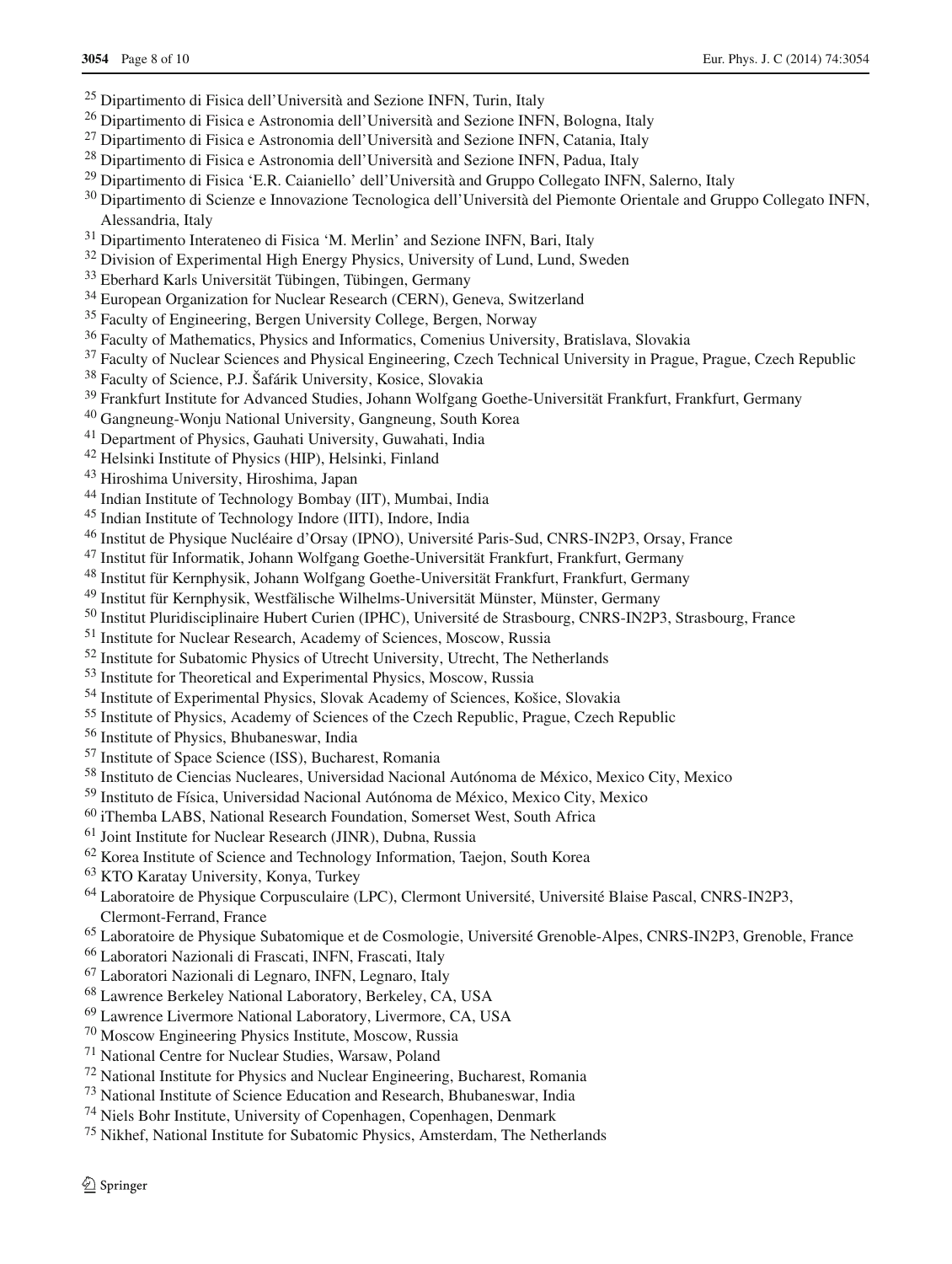- <span id="page-8-0"></span>Nuclear Physics Group, STFC Daresbury Laboratory, Daresbury, UK
- <span id="page-8-15"></span>77 Nuclear Physics Institute, Academy of Sciences of the Czech Republic, Řež u Prahy, Czech Republic
- <span id="page-8-23"></span>Oak Ridge National Laboratory, Oak Ridge, TN, USA
- <span id="page-8-33"></span>Petersburg Nuclear Physics Institute, Gatchina, Russia
- <span id="page-8-1"></span>Physics Department, Creighton University, Omaha, NE, USA
- <span id="page-8-40"></span>Physics Department, Panjab University, Chandigarh, India
- <span id="page-8-16"></span>Physics Department, University of Athens, Athens, Greece
- <span id="page-8-18"></span>Physics Department, University of Cape Town, Cape Town, South Africa
- <span id="page-8-51"></span>Physics Department, University of Jammu, Jammu, India
- <span id="page-8-24"></span>Physics Department, University of Rajasthan, Jaipur, India
- <span id="page-8-11"></span>Physik Department, Technische Universität München, Munich, Germany
- <span id="page-8-2"></span>Physikalisches Institut, Ruprecht-Karls-Universität Heidelberg, Heidelberg, Germany
- <span id="page-8-28"></span>Politecnico di Torino, Turin, Italy
- <span id="page-8-27"></span>Purdue University, West Lafayette, IN, USA
- <span id="page-8-10"></span>Pusan National University, Pusan, South Korea
- <span id="page-8-12"></span><sup>91</sup> Research Division and ExtreMe Matter Institute EMMI, GSI Helmholtzzentrum für Schwerionenforschung, Darmstadt, Germany
- <sup>92</sup> Rudjer Bošković Institute, Zagreb, Croatia
- <span id="page-8-29"></span><span id="page-8-5"></span>Russian Federal Nuclear Center (VNIIEF), Sarov, Russia
- <span id="page-8-32"></span>Russian Research Centre Kurchatov Institute, Moscow, Russia
- <span id="page-8-6"></span>Saha Institute of Nuclear Physics, Kolkata, India
- <span id="page-8-30"></span>School of Physics and Astronomy, University of Birmingham, Birmingham, UK
- <span id="page-8-37"></span>Sección Física, Departamento de Ciencias, Pontificia Universidad Católica del Perú, Lima, Peru
- <span id="page-8-7"></span>Sezione INFN, Bari, Italy
- <span id="page-8-35"></span><span id="page-8-17"></span>Sezione INFN, Bologna, Italy
- Sezione INFN, Cagliari, Italy
- <span id="page-8-13"></span>Sezione INFN, Catania, Italy
- <span id="page-8-38"></span>Sezione INFN, Padua, Italy
- <span id="page-8-41"></span>Sezione INFN, Rome, Italy
- <span id="page-8-3"></span>Sezione INFN, Trieste, Italy
- <span id="page-8-26"></span>Sezione INFN, Turin, Italy
- SSC IHEP of NRC Kurchatov institute, Protvino, Russia
- <span id="page-8-46"></span><span id="page-8-14"></span>SUBATECH, Ecole des Mines de Nantes, Université de Nantes, CNRS-IN2P3, Nantes, France
- <span id="page-8-42"></span>Suranaree University of Technology, Nakhon Ratchasima, Thailand
- <span id="page-8-20"></span>Technical University of Split FESB, Split, Croatia
- The Henryk Niewodniczanski Institute of Nuclear Physics, Polish Academy of Sciences, Kracòw, Poland
- <span id="page-8-48"></span><span id="page-8-45"></span>Physics Department, The University of Texas at Austin, Austin, TX, USA
- <span id="page-8-36"></span><span id="page-8-9"></span>Universidad Autónoma de Sinaloa, Culiacán, Mexico
- Universidade de São Paulo (USP), São Paulo, Brazil
- <span id="page-8-21"></span>Universidade Estadual de Campinas (UNICAMP), Campinas, Brazil
- University of Houston, Houston, TX, USA
- <span id="page-8-39"></span><span id="page-8-31"></span>University of Jyväskylä, Jyväskylä, Finland
- <span id="page-8-49"></span>University of Liverpool, Liverpool, UK
- <span id="page-8-44"></span>University of Tennessee, Knoxville, TN, USA
- <span id="page-8-25"></span>University of Tokyo, Tokyo, Japan
- <span id="page-8-50"></span>University of Tsukuba, Tsukuba, Japan
- <span id="page-8-34"></span>University of Zagreb, Zagreb, Croatia
- Université de Lyon, Université Lyon 1, CNRS/IN2P3, IPN-Lyon, Villeurbanne, France
- <span id="page-8-8"></span><span id="page-8-4"></span>V. Fock Institute for Physics, St. Petersburg State University, St. Petersburg, Russia
- Variable Energy Cyclotron Centre, Kolkata, India
- <span id="page-8-47"></span><span id="page-8-43"></span>Vestfold University College, Tonsberg, Norway
- <span id="page-8-22"></span>Warsaw University of Technology, Warsaw, Poland
- <span id="page-8-19"></span>Wayne State University, Detroit, MI, USA